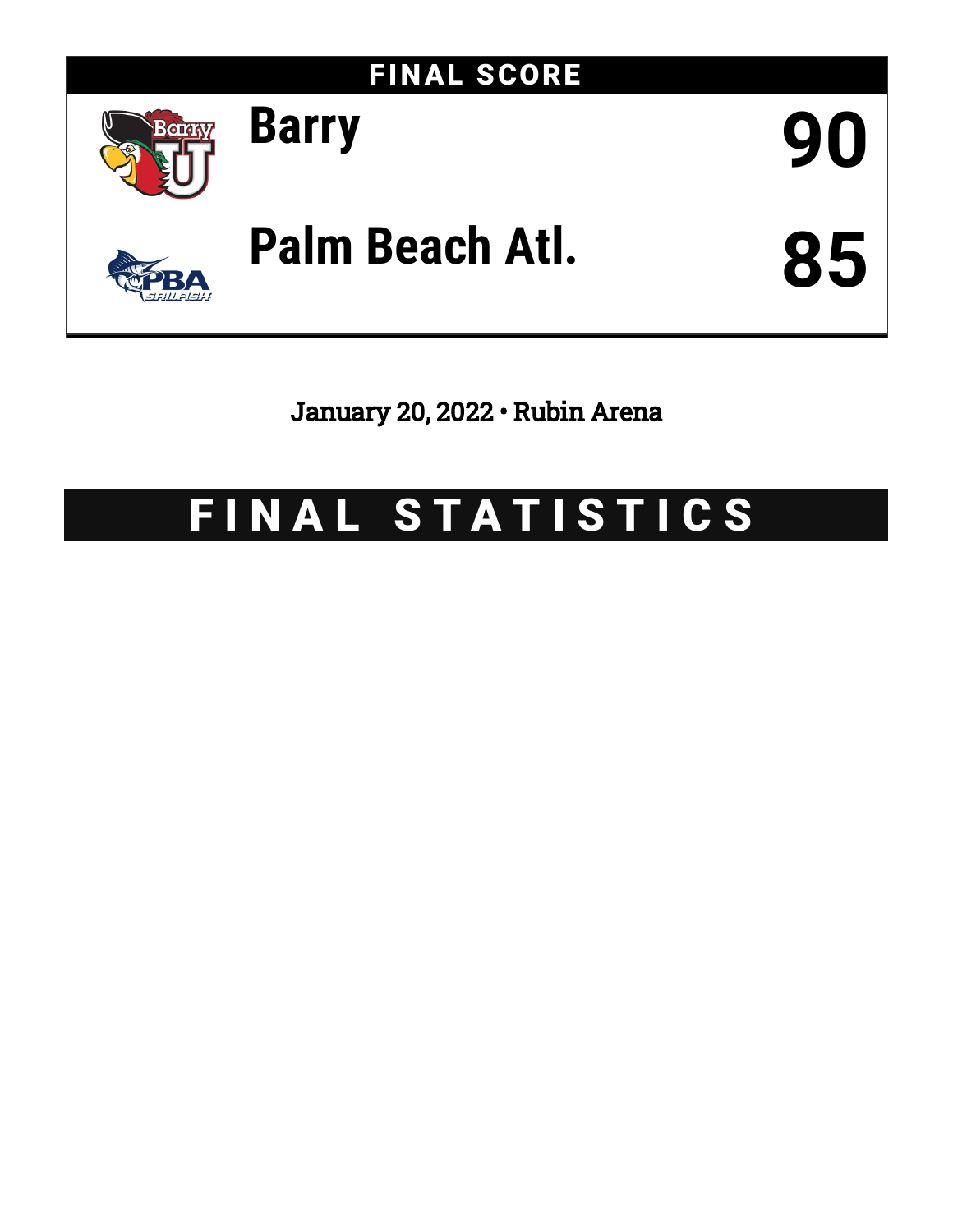### **Official Box Score Barry vs Palm Beach Atl. Game Totals -- Final Statistics January 20, 2022 at Rubin Arena**



## **Barry 90**

| No. | Player                    | S | <b>Pts</b> | FG        | 3FG       | FT      | <b>OR</b> | DR       | TR | PF             | A  | TO | <b>BIK</b> | Stl                   | Min | $+/-$ |
|-----|---------------------------|---|------------|-----------|-----------|---------|-----------|----------|----|----------------|----|----|------------|-----------------------|-----|-------|
| 02  | DEAN, TORU                | G | 0          | $0 - 2$   | $0 - 2$   | $0-0$   |           |          | 2  | 0              | 0  | 2  | $\Omega$   | 0                     | 10  | $-11$ |
| 03  | KAKAR, JAKE               | G | 23         | $9 - 14$  | $5-9$     | $0 - 0$ |           | 5        | 6  | $\overline{2}$ | 3  | 3  |            | $\mathbf{2}^{\prime}$ | 32  | 4     |
| 11  | MARCINKEVICIUS, JUSTINAS  | F | 8          | $3 - 7$   | $0 - 1$   | $2 - 2$ | 2         | 7        | 9  | 3              | 2  | 2  | 0          | 0                     | 29  | 13    |
| 12  | KIRKWOOD, LANDON          | G | 5          | $2 - 7$   | $1 - 5$   | $0 - 0$ | 0         | 2        | 2  | 2              | 5  | 2  | 2          |                       | 22  | -8    |
| 23  | <b>SCHAEFER, MICHAEL</b>  | F | 16         | $7 - 16$  | $1 - 1$   | $1 - 2$ | 5         | 3        | 8  | 4              | 2  | 2  | 0          | 0                     | 23  | 4     |
| 04  | SHEFFIELD, MILON          | G | 5          | $2 - 4$   | $1 - 2$   | $0 - 0$ |           | $\Omega$ | 1  |                |    | 0  | $\Omega$   | 2                     | 17  | 20    |
| 10  | <b>STANLEY, MALIK</b>     | G | 6          | $2 - 2$   | $2 - 2$   | $0 - 0$ | 0         | 2        | 2  |                |    |    | 0          | 0                     | 12  | $-4$  |
| 14  | <b>ANDERSON, NICK</b>     | G | 17         | $5-9$     | $4 - 5$   | $3 - 4$ |           | $\Omega$ | 1  | $\overline{2}$ | 3  | 2  |            | 0                     | 23  | 13    |
| 21  | MONTGOMERY, JAMES         | F | 10         | $5 - 7$   | $0 - 0$   | $0 - 0$ | 1         | 1        | 2  | 2              | 0  | 0  | 0          | 1                     | 16  | $-2$  |
| 24  | HAYNES, AMARI             | F | $\Omega$   | $0 - 2$   | $0 - 0$   | $0 - 0$ |           | $\Omega$ |    |                |    | 2  | $\Omega$   | 0                     | 7   | 1     |
| 25  | PEREZ, MARCELO            | G | 0          | $0 - 3$   | $0 - 1$   | $0 - 0$ | 0         | 0        | 0  | 0              | 0  | 0  | 0          | 0                     | 7   | 1     |
| 45  | <b>WASHINGTON, ISAIAH</b> | С | 0          | $0 - 1$   | $0 - 1$   | $0 - 0$ | 0         | 1        | 1  | $\Omega$       | 0  |    | $\Omega$   | 0                     | 2   | -6    |
|     | <b>TEAM</b>               |   |            |           |           |         | 3         | 3        | 6  | $\Omega$       |    | 0  |            |                       |     |       |
|     | <b>TOTALS</b>             |   | 90         | $35 - 74$ | $14 - 29$ | $6 - 8$ | 16        | 25       | 41 | 18             | 24 | 17 | 4          | 6                     | 200 |       |

| <b>Shooting By Period</b><br>Period | FG        | FG%   | 3FG       | 3FG%  | FT      | FT%   | Last FG: 2nd-00:33<br>Largest lead: By 6 at |
|-------------------------------------|-----------|-------|-----------|-------|---------|-------|---------------------------------------------|
| 1st Half                            | $12 - 39$ | 31%   | $5-16$    | 31%   | $0 - 1$ | 00%   | Technical Fouls: None.                      |
| 2nd Half                            | $23 - 35$ | 66%   | $9 - 13$  | 69%   | 6-7     | 86%   |                                             |
| Game                                | $35 - 74$ | 47.3% | $14 - 29$ | 48.3% | $6 - 8$ | 75.0% |                                             |

# **Palm Beach Atl. 85**

|     | <b>TOTALS</b>            |    |              | 85 32-61 | $6 - 19$ | $15 - 24$ | 10             | 24 | 34                    | 15       | 19       | 15 | 3        |          | 12 200 |                |
|-----|--------------------------|----|--------------|----------|----------|-----------|----------------|----|-----------------------|----------|----------|----|----------|----------|--------|----------------|
|     | <b>TEAM</b>              |    |              |          |          |           |                | 4  | 5                     | $\Omega$ |          | 0  |          |          |        |                |
| 44  | WARD, NATE               | G  | 11           | $5-9$    | $1 - 2$  | $0 - 2$   | 3              | 2  | 5                     | 2        | $\Omega$ | 3  | $\Omega$ | $\Omega$ | 21     | 1              |
| 33  | RAKIC, ALEKSA            | C  | 6            | $2 - 2$  | $0 - 0$  | $2 - 2$   | 2              |    | 3                     |          | 3        | 0  | $\Omega$ | 0        | 12     | $-2$           |
| 12  | MONTALVO, MARCUS         | G  | 5.           | $2 - 7$  | 1-3      | $0 - 0$   | $\Omega$       | 2  | 2                     |          | 2        | 2  | $\Omega$ | 3        | 24     | $\overline{2}$ |
| 11  | <b>ITURMENDI, JAYDEN</b> | F. | $\mathbf{0}$ | $0 - 0$  | $0 - 0$  | $0 - 0$   | 0              | 0  | 0                     | 0        | 0        |    | 0        | $\Omega$ | 3      | -3             |
| 23  | <b>JASMIN, JULES</b>     | F. | 20           | $8 - 14$ | $0 - 1$  | $4 - 7$   | 2              |    | 9                     |          |          |    | 0        | 5        | 34     | $\mathbf{0}$   |
| 21  | <b>HESTER, JAKOB</b>     | F. | 16           | $6 - 6$  | $1 - 1$  | $3 - 5$   | 0              | 2  | $\mathbf{2}^{\prime}$ | 3.       | 5        | 4  | 3        |          | 28     | -3             |
| 10  | <b>GORTON, ALEXANDER</b> | G  | 4            | $2 - 7$  | $0 - 2$  | $0 - 1$   | 0              | 2  | 2                     |          |          |    |          |          | 24     | $-15$          |
| 05  | COOPER, JALEN            | G  | 6            | $3 - 4$  | $0 - 0$  | $0 - 0$   | $\overline{2}$ | 2  | 4                     | 3.       |          | 2  | 0        | 2        | 17     | -8             |
| 00  | LEE, WILL                | G  |              | $4 - 12$ | $3 - 10$ | $6 - 7$   | 0              | 2  | 2                     | 3        |          |    | 0        | 0        | 37     | -3             |
| No. | Player                   | S  | Pts          | FG.      | 3FG      | FТ        | ΟR             | DR | TR                    | PF       | A        | TO | Blk      | Stl      | Min    | $+/-$          |

| <b>Shooting By Period</b><br>Period | FG        | FG%   | 3FG     | 3FG%  | FТ    | FT%   |
|-------------------------------------|-----------|-------|---------|-------|-------|-------|
| 1st Half                            | 18-30     | 60%   | $2 - 8$ | 25%   | 4-8   | 50%   |
| 2nd Half                            | 14.31     | 45%   | 4-11    | 36%   | 11-16 | 69%   |
| Game                                | $32 - 61$ | 52.5% | $6-19$  | 31.6% | 15-24 | 62.5% |

*Last FG:* 2nd-01:05 *Largest lead:* By 14 at *Technical Fouls:* #0 TEAM @ 1st - 10:21;

| Game Notes:                                            | <b>Score</b>                            | 1st | 2 <sub>nd</sub> | тот | <b>Points</b>     | BU             | <b>PBA</b>     |
|--------------------------------------------------------|-----------------------------------------|-----|-----------------|-----|-------------------|----------------|----------------|
| Officials: Jeffrey Shane Land, Cedric Bennett, Quentin | BU                                      | 29  | 61              | 90  | In the Paint      | 38             | 48             |
| Pough<br>Attendance: 302                               | <b>PBA</b>                              | 42  | 43              | 85  | Off Turns         | 21             | 17             |
|                                                        |                                         |     |                 |     | 2nd Chance        | 16             | 11             |
| Start Time: 12:30 AM<br>Conference Game:               | BU led for 5:03. PBA led for 33:54.     |     |                 |     | <b>Fast Break</b> | 21             | 13             |
|                                                        | Game was tied for 0:0.<br>Times tied: 0 |     | Lead Changes: 0 |     | Bench             | 38             | 22             |
|                                                        |                                         |     |                 |     | Per Poss          | 1.154<br>38/78 | 1.118<br>40/76 |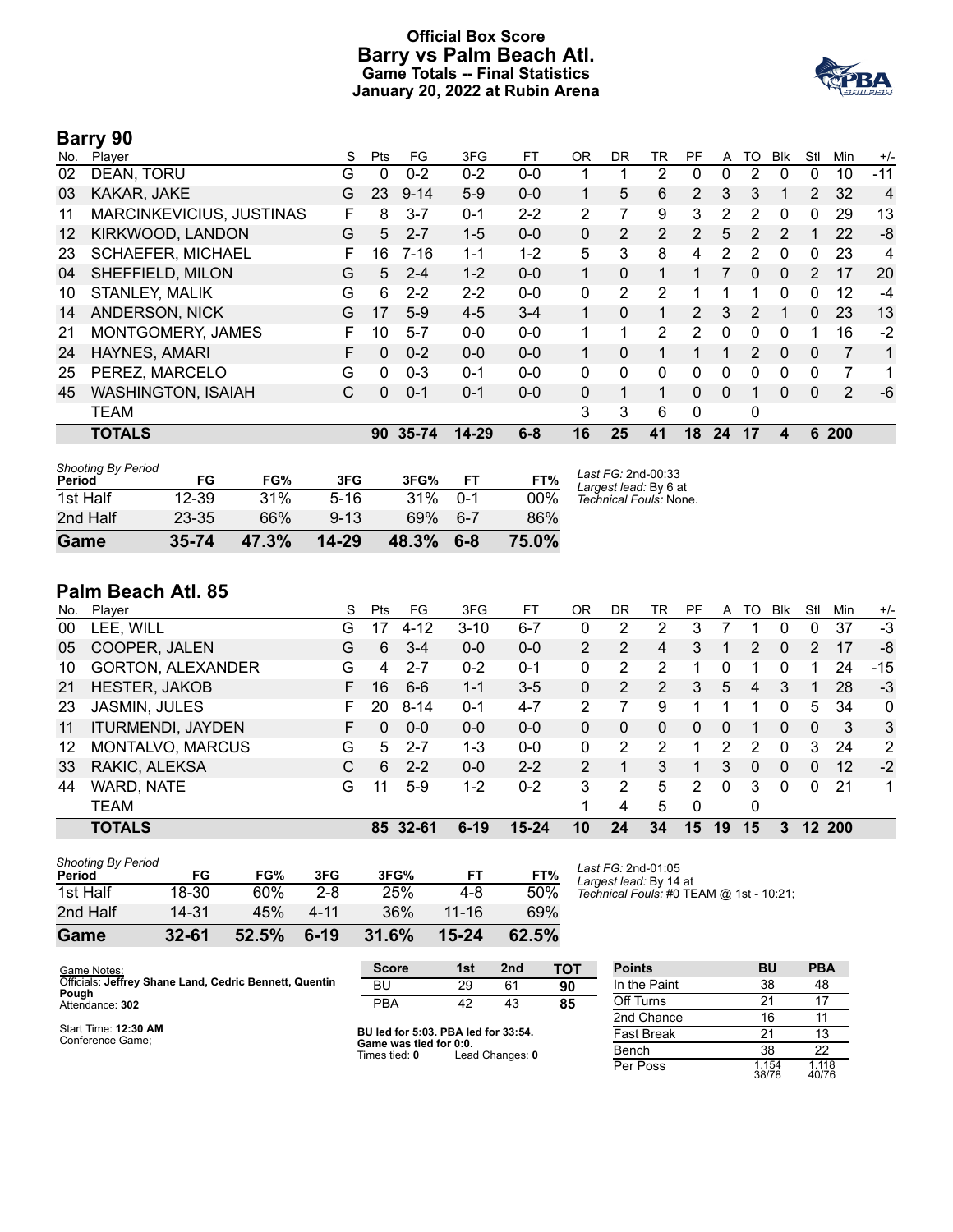#### **Official Box Score Barry vs Palm Beach Atl. First Half Statistics Only January 20, 2022 at Rubin Arena**



# **Barry 29**

| No. | Plaver                    | S  | <b>Pts</b> | <b>FG</b> | 3FG      | <b>FT</b> | <b>OR</b>   | <b>DR</b> | TR | <b>PF</b>    | A            | TO      | <b>BIK</b> | Stl      | Min   | $+/-$        |
|-----|---------------------------|----|------------|-----------|----------|-----------|-------------|-----------|----|--------------|--------------|---------|------------|----------|-------|--------------|
| 02  | DEAN, TORU                | G  | 0          | $0 - 2$   | $0 - 2$  | $0-0$     |             |           | 2  | 0            | 0            | 2       | 0          | 0        | 10    | $-11$        |
| 03  | KAKAR, JAKE               | G  | 9          | $4 - 8$   | $1 - 4$  | $0 - 0$   |             | 3         | 4  | 0            |              | 2       |            | 2        | 13    | $-14$        |
| 11  | MARCINKEVICIUS, JUSTINAS  | F  | 2          | $1 - 2$   | $0 - 1$  | $0 - 0$   | 0           | 2         | 2  |              |              | 2       | 0          | 0        | 11    | -8           |
| 12  | KIRKWOOD, LANDON          | G  | 0          | $0 - 3$   | $0 - 2$  | $0 - 0$   | 0           |           |    | 2            | 2            |         |            | 0        | 11    | $-15$        |
| 23  | SCHAEFER, MICHAEL         | F  | 9          | $4 - 11$  | $1 - 1$  | $0 - 0$   | 4           | 3         |    |              | 0            | 2       | 0          | 0        | 14    | $-5$         |
| 04  | SHEFFIELD, MILON          | G  | 0          | $0 - 1$   | $0 - 0$  | $0 - 0$   | $\Omega$    | 0         | 0  | 0            | $\mathbf{0}$ | 0       | $\Omega$   | $\Omega$ | 2     | $-2$         |
| 10  | <b>STANLEY, MALIK</b>     | G  | 6          | $2 - 2$   | $2 - 2$  | $0 - 0$   | 0           | 1         | 1  | 1            | 1            | 0       | $\Omega$   | $\Omega$ | 7     | $\mathbf{0}$ |
| 14  | <b>ANDERSON, NICK</b>     | G  | 3          | $1 - 4$   | $1 - 2$  | $0 - 1$   |             | $\Omega$  |    |              | 1            | 0       |            | 0        | 9     | 2            |
| 21  | MONTGOMERY, JAMES         | F. | 0          | $0 - 0$   | $0 - 0$  | $0 - 0$   | $\Omega$    | 0         | 0  |              | $\Omega$     | 0       | 0          | $\Omega$ | 6     | -8           |
| 24  | HAYNES, AMARI             | F  | $\Omega$   | $0 - 2$   | $0 - 0$  | $0 - 0$   | $\mathbf 1$ | $\Omega$  |    |              | 1            | 2       | $\Omega$   | $\Omega$ | 7     | 1            |
| 25  | PEREZ, MARCELO            | G  | 0          | $0 - 3$   | $0 - 1$  | $0 - 0$   | $\Omega$    | 0         | 0  | 0            | 0            | 0       | 0          | 0        | 7     | 1            |
| 45  | <b>WASHINGTON, ISAIAH</b> | C  | $\Omega$   | $0 - 1$   | $0 - 1$  | $0 - 0$   | $\Omega$    | 1         | 1  | $\Omega$     | $\Omega$     |         | 0          | $\Omega$ | 2     | $-6$         |
|     | <b>TEAM</b>               |    |            | $0 - 0$   |          |           | 2           | 1         | 3  | $\mathbf{0}$ |              | 0       |            |          |       |              |
|     | <b>TOTALS</b>             |    | 29         | $12 - 39$ | $5 - 16$ | $0 - 1$   | 10          | 13        | 23 | 8            | 7            | $12 \,$ | 3          |          | 2 100 |              |

| <b>Shooting By Period</b><br>Period | FG        | FG%   | 3FG       | 3FG%  | FТ      | FT%    |
|-------------------------------------|-----------|-------|-----------|-------|---------|--------|
| 1st Half                            | 12-39     | 31%   | $5-16$    | 31%   | $0 - 1$ | $00\%$ |
| Game                                | $35 - 74$ | 47.3% | $14 - 29$ | 48.3% | ჩ-ჩ     | 75.0%  |

*Last FG Half:* BU 2nd-00:33

# **Palm Beach Atl. 42**

| No. | Player                   | S  | Pts           | <b>FG</b> | 3FG     | <b>FT</b> | <b>OR</b> | <b>DR</b> | TR           | <b>PF</b> | A            | TO             | <b>Blk</b> | Stl      | Min | $+/-$ |
|-----|--------------------------|----|---------------|-----------|---------|-----------|-----------|-----------|--------------|-----------|--------------|----------------|------------|----------|-----|-------|
| 00  | LEE, WILL                | G  | 9             | $2 - 5$   | $2 - 4$ | $3 - 4$   | 0         | 2         | າ            |           | 4            |                | 0          | 0        | 17  | 15    |
| 05  | COOPER, JALEN            | G  | 0             | $0 - 0$   | $0 - 0$ | $0 - 0$   | 0         |           |              | 2         |              |                | 0          | 2        |     | $-5$  |
| 10  | <b>GORTON, ALEXANDER</b> | G  | 4             | $2 - 5$   | $0 - 2$ | $0 - 1$   | 0         |           |              | 0         | <sup>0</sup> |                | 0          |          | 15  | 2     |
| 21  | <b>HESTER, JAKOB</b>     | F. |               | $3 - 3$   | $0 - 0$ | $1 - 3$   | 0         | 2         |              |           | 3            | $\overline{2}$ | 2          |          | 12  | 14    |
| 23  | <b>JASMIN, JULES</b>     | F  | 12            | $6 - 8$   | $0 - 1$ | $0 - 0$   | 0         | 4         | 4            |           | n            | 0              | 0          | 3        | 16  | 18    |
| 11  | <b>ITURMENDI, JAYDEN</b> | F. | 0             | $0 - 0$   | $0 - 0$ | $0 - 0$   | 0         | 0         | $\mathbf{0}$ | $\Omega$  | 0            |                | 0          | $\Omega$ | 3   | -3    |
| 12  | MONTALVO, MARCUS         | G  | 2             | $1 - 3$   | $0 - 1$ | $0 - 0$   | 0         |           |              | 0         |              | 2              | 0          | 2        | 12  | 8     |
| 33  | RAKIC, ALEKSA            | C  | $\mathcal{P}$ | $1 - 1$   | $0 - 0$ | $0 - 0$   |           | 0         |              |           | 2            | 0              | $\Omega$   | $\Omega$ | 8   | -1    |
| 44  | WARD, NATE               | G  | 6             | $3 - 5$   | $0 - 0$ | $0 - 0$   |           | 2         | 3            |           | 0            | 1              | 0          | 0        | 11  | 11    |
|     | <b>TEAM</b>              |    |               | $0 - 0$   |         |           | 0         | 4         | 4            | $\Omega$  |              | 0              |            |          |     |       |
|     | <b>TOTALS</b>            |    | 42            | 18-30     | $2 - 8$ | $4 - 8$   | 2         | 17        | 19           |           |              | 9              | 2          | 9        | 100 |       |

| <b>Shooting By Period</b> |           |       |         |       |           |       |
|---------------------------|-----------|-------|---------|-------|-----------|-------|
| Period                    | FG        | FG%   | 3FG     | 3FG%  |           | FT%   |
| 1st Half                  | 18-30     | 60%   | $2 - 8$ | 25%   | 4-8       | 50%   |
| Game                      | $32 - 61$ | 52.5% | $6-19$  | 31.6% | $15 - 24$ | 62.5% |

*Last FG Half:* PBA 2nd-01:05

| Game Notes:                                                     | <b>Score</b> | 1st | 2 <sub>nd</sub> | тот | <b>Points (This Period)</b> | <b>BU</b>      | <b>PBA</b>     |
|-----------------------------------------------------------------|--------------|-----|-----------------|-----|-----------------------------|----------------|----------------|
| Officials: Jeffrey Shane Land, Cedric Bennett, Quentin<br>Pough | BU           | 29  | 61              | 90  | In the Paint                | 14             | 28             |
| Attendance: 302                                                 | <b>PBA</b>   | 42  | 43              | 85  | Off Turns                   |                | 12             |
|                                                                 |              |     |                 |     | 2nd Chance                  |                |                |
| Start Time: 12:30 AM<br>Conference Game:                        |              |     |                 |     | <b>Fast Break</b>           |                |                |
|                                                                 |              |     |                 |     | Bench                       |                | 10             |
|                                                                 |              |     |                 |     | Per Poss                    | 0.674<br>12/43 | 1.050<br>20/40 |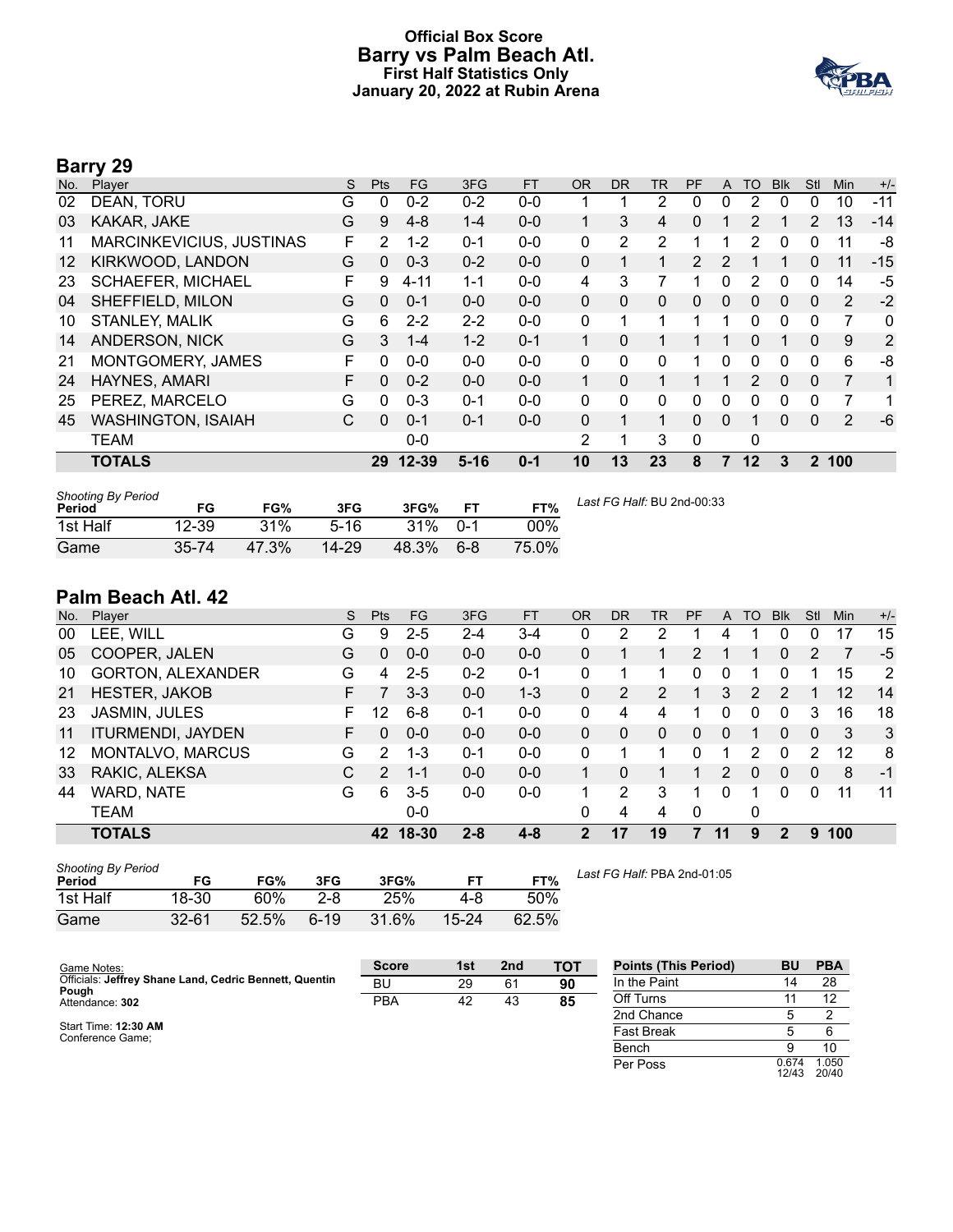### **Official Play-By-Play Barry vs Palm Beach Atl. First Half January 20, 2022 at Rubin Arena**



#### **Period 1**

<mark>Starters:</mark><br>Barry: 2 DEAN,TORU (G); 3 KAKAR,JAKE (G); 11 MARCINKEVICIUS,JUSTINAS (F); 12 KIRKWOOD,LANDON (G); 23 SCHAEFER,MICHAEL (F);<br>**Palm Beach Atl.**: 0 LEE,WILL (G); 5 COOPER,JALEN (G); 10 GORTON,ALEXANDER (G); 21 HEST

| Time  | <b>VISITORS: Barry</b>                 | <b>Score</b> | <b>Margin</b>  | HOME: Palm Beach Atl.            |
|-------|----------------------------------------|--------------|----------------|----------------------------------|
| 19:43 | TURNOVER by SCHAEFER, MICHAEL          |              |                |                                  |
| 19:43 |                                        |              |                | STEAL by COOPER, JALEN           |
| 19:33 |                                        | $2 - 0$      | H <sub>2</sub> | GOOD! LAYUP by GORTON, ALEXANDER |
| 19:27 | MISSED 3PTR by KAKAR, JAKE             |              |                |                                  |
| 19:25 | REBOUND (OFF) by KAKAR, JAKE           |              |                |                                  |
| 19:21 | MISSED 3PTR by KAKAR, JAKE             |              |                |                                  |
| 19:16 |                                        |              |                | REBOUND (DEF) by COOPER, JALEN   |
| 19:00 |                                        |              |                | FOUL by COOPER, JALEN            |
| 19:00 |                                        |              |                | TURNOVER by COOPER, JALEN        |
| 18:38 | MISSED LAYUP by SCHAEFER, MICHAEL      |              |                |                                  |
| 18:36 |                                        |              |                | REBOUND (DEF) by JASMIN, JULES   |
| 18:22 | FOUL by KIRKWOOD, LANDON               |              |                |                                  |
| 18:22 |                                        |              |                | MISSED FT by HESTER, JAKOB       |
| 18:22 |                                        |              |                | REBOUND (DEADB) by TEAM          |
| 18:22 |                                        | $3-0$        | $H_3$          | GOOD! FT by HESTER, JAKOB        |
| 18:13 | GOOD! LAYUP by KAKAR, JAKE             | $3-2$        | H <sub>1</sub> |                                  |
| 18:13 | ASSIST by KIRKWOOD, LANDON             |              |                |                                  |
| 17:43 |                                        |              |                | TURNOVER by HESTER, JAKOB        |
| 17:43 | STEAL by KAKAR, JAKE                   |              |                |                                  |
| 17:36 | MISSED 3PTR by KAKAR, JAKE             |              |                |                                  |
| 17:33 | REBOUND (OFF) by DEAN, TORU            |              |                |                                  |
| 17:32 | TURNOVER by DEAN, TORU                 |              |                |                                  |
| 17:32 |                                        |              |                | STEAL by JASMIN, JULES           |
| 17:22 |                                        |              |                | FOUL by LEE, WILL                |
| 17:22 |                                        |              |                | TURNOVER by LEE, WILL            |
| 17:22 | SUB OUT: SCHAEFER, MICHAEL             |              |                |                                  |
| 17:22 | SUB IN: MONTGOMERY, JAMES              |              |                |                                  |
| 17:10 | GOOD! LAYUP by KAKAR, JAKE             | $3-4$        | V <sub>1</sub> |                                  |
| 16:48 |                                        | $6 - 4$      | H <sub>2</sub> | GOOD! 3PTR by LEE, WILL          |
| 16:48 |                                        |              |                | ASSIST by HESTER, JAKOB          |
| 16:40 | TURNOVER by DEAN, TORU                 |              |                |                                  |
| 16:30 |                                        |              |                | TURNOVER by GORTON, ALEXANDER    |
| 16:17 | GOOD! DUNK by MARCINKEVICIUS, JUSTINAS | $6-6$        | Τ              |                                  |
| 16:17 | ASSIST by KIRKWOOD, LANDON             |              |                |                                  |
| 15:55 | FOUL by MARCINKEVICIUS, JUSTINAS       |              |                |                                  |
| 15:55 | <b>TIMEOUT MEDIA</b>                   |              |                |                                  |
| 15:55 |                                        |              |                | MISSED 3PTR by LEE, WILL         |
| 15:55 | REBOUND (DEF) by KAKAR, JAKE           |              |                |                                  |
| 15:55 | TURNOVER by KAKAR, JAKE                |              |                |                                  |
| 15:55 |                                        |              |                | STEAL by COOPER, JALEN           |
| 15:42 |                                        | $8-6$        | H <sub>2</sub> | GOOD! DUNK by JASMIN, JULES      |
| 15:42 |                                        |              |                | ASSIST by COOPER, JALEN          |
| 15:23 | MISSED 3PTR by KIRKWOOD, LANDON        |              |                |                                  |
| 15:22 |                                        |              |                | REBOUND (DEF) by LEE, WILL       |
| 15:02 |                                        |              |                | SUB OUT: COOPER, JALEN           |
| 15:02 |                                        |              |                | SUB OUT: GORTON, ALEXANDER       |
| 15:02 |                                        |              |                | SUB IN: MONTALVO, MARCUS         |
| 15:02 |                                        |              |                | SUB IN: WARD, NATE               |
| 15:02 | FOUL by MONTGOMERY, JAMES              |              |                |                                  |
| 14:58 |                                        | $10-6$       | H4             | GOOD! LAYUP by JASMIN, JULES     |
| 14:50 | TURNOVER by KAKAR, JAKE                |              |                |                                  |
| 14:50 |                                        |              |                | STEAL by JASMIN, JULES           |
| 14:35 |                                        | $12-6$       | H <sub>6</sub> | GOOD! LAYUP by JASMIN, JULES     |
| 14:19 | MISSED 3PTR by DEAN, TORU              |              |                |                                  |
| 14:19 |                                        |              |                | REBOUND (DEF) by TEAM            |
| 14:19 | SUB OUT: DEAN, TORU                    |              |                |                                  |
| 14:19 | SUB OUT: KAKAR, JAKE                   |              |                |                                  |
| 14:19 | SUB OUT: MARCINKEVICIUS, JUSTINAS      |              |                |                                  |
| 14:19 | SUB OUT: KIRKWOOD, LANDON              |              |                |                                  |
| 14:19 | SUB OUT: MONTGOMERY, JAMES             |              |                |                                  |
| 14:19 | SUB IN: SHEFFIELD, MILON               |              |                |                                  |
| 14:19 | SUB IN: ANDERSON, NICK                 |              |                |                                  |
| 14:19 | SUB IN: SCHAEFER, MICHAEL              |              |                |                                  |
| 14:19 | SUB IN: HAYNES, AMARI                  |              |                |                                  |
| 14:19 | SUB IN: PEREZ, MARCELO                 |              |                |                                  |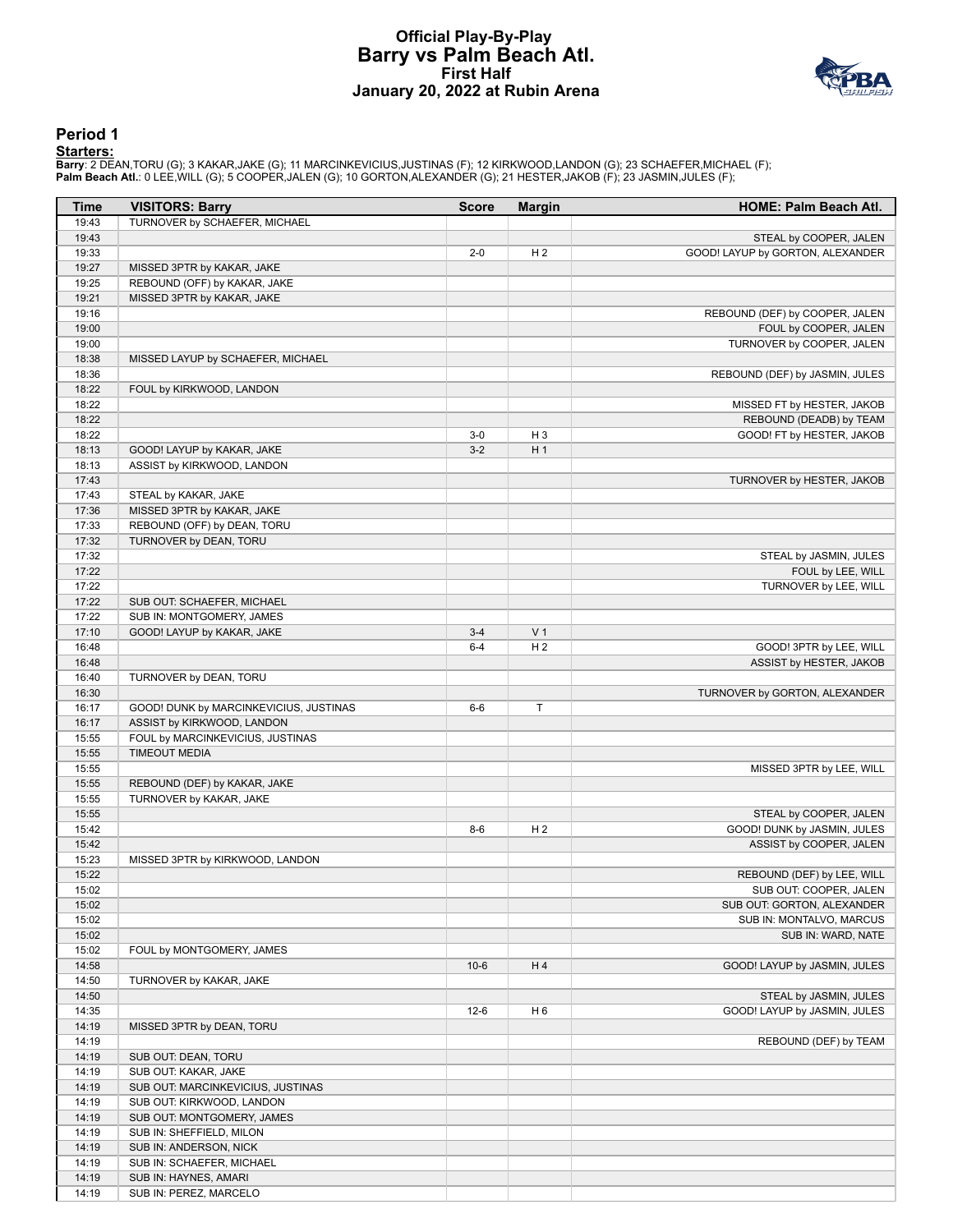| <b>Time</b>    | <b>VISITORS: Barry</b>               | <b>Score</b> | <b>Margin</b>  | HOME: Palm Beach Atl.            |
|----------------|--------------------------------------|--------------|----------------|----------------------------------|
| 14:08          |                                      |              |                | TURNOVER by MONTALVO, MARCUS     |
| 14:04          | MISSED LAYUP by SHEFFIELD, MILON     |              |                |                                  |
| 14:01          | REBOUND (OFF) by SCHAEFER, MICHAEL   |              |                |                                  |
| 14:00          | MISSED LAYUP by SCHAEFER, MICHAEL    |              |                |                                  |
| 13:53          | REBOUND (OFF) by HAYNES, AMARI       |              |                |                                  |
| 13:53          | MISSED LAYUP by HAYNES, AMARI        |              |                |                                  |
| 13:43          |                                      |              |                | REBOUND (DEF) by WARD, NATE      |
| 13:42          |                                      | $14-6$       | H 8            | GOOD! LAYUP by HESTER, JAKOB     |
| 13:42          |                                      |              |                | ASSIST by LEE, WILL              |
| 13:36          | FOUL by HAYNES, AMARI                |              |                |                                  |
| 13:36          | TURNOVER by HAYNES, AMARI            |              |                |                                  |
| 13:36          |                                      |              |                | SUB OUT: HESTER, JAKOB           |
| 13:36          |                                      |              |                | SUB IN: RAKIC, ALEKSA            |
| 13:22          |                                      |              |                | MISSED 3PTR by LEE, WILL         |
| 13:19          | REBOUND (DEF) by TEAM                |              |                |                                  |
| 12:59          | MISSED JUMPER by PEREZ, MARCELO      |              |                |                                  |
| 12:55          |                                      |              |                | REBOUND (DEF) by JASMIN, JULES   |
| 12:50          |                                      |              |                | MISSED LAYUP by MONTALVO, MARCUS |
| 12:50          | BLOCK by ANDERSON, NICK              |              |                |                                  |
| 12:46          | REBOUND (DEF) by SCHAEFER, MICHAEL   |              |                |                                  |
| 12:44          | TURNOVER by HAYNES, AMARI            |              |                |                                  |
| 12:44          |                                      |              |                | STEAL by JASMIN, JULES           |
| 12:35          |                                      |              |                | MISSED LAYUP by WARD, NATE       |
| 12:33          |                                      |              |                | REBOUND (OFF) by RAKIC, ALEKSA   |
| 12:31          | FOUL by SCHAEFER, MICHAEL            |              |                |                                  |
| 12:31          |                                      | $15-6$       | H 9            | GOOD! FT by LEE, WILL            |
| 12:31          |                                      |              |                | SUB OUT: JASMIN, JULES           |
| 12:31          |                                      |              |                | SUB IN: COOPER, JALEN            |
| 12:31          |                                      | $16-6$       | H 10           | GOOD! FT by LEE, WILL            |
| 12:31          |                                      |              |                | SUB OUT: LEE, WILL               |
| 12:31          |                                      |              |                | SUB IN: GORTON, ALEXANDER        |
| 12:18          | MISSED LAYUP by HAYNES, AMARI        |              |                |                                  |
| 12:17<br>12:15 | REBOUND (OFF) by SCHAEFER, MICHAEL   | $16 - 8$     |                |                                  |
| 11:56          | GOOD! by SCHAEFER, MICHAEL           |              | H <sub>8</sub> | TURNOVER by MONTALVO, MARCUS     |
| 11:56          | <b>TIMEOUT MEDIA</b>                 |              |                |                                  |
| 11:56          | SUB OUT: SHEFFIELD, MILON            |              |                |                                  |
| 11:56          | SUB IN: STANLEY, MALIK               |              |                |                                  |
| 11:46          | GOOD! 3PTR by ANDERSON, NICK         | $16-11$      | H <sub>5</sub> |                                  |
| 11:46          | ASSIST by HAYNES, AMARI              |              |                |                                  |
| 11:35          |                                      |              |                | TURNOVER by WARD, NATE           |
| 11:35          |                                      |              |                | SUB OUT: WARD, NATE              |
| 11:35          |                                      |              |                | SUB IN: LEE, WILL                |
| 11:17          | GOOD! LAYUP by SCHAEFER, MICHAEL     | $16-13$      | $H_3$          |                                  |
| 10:58          |                                      | 18-13        | H <sub>5</sub> | GOOD! JUMPER by RAKIC, ALEKSA    |
| 10:51          | GOOD! 3PTR by SCHAEFER, MICHAEL [FB] | 18-16        | H <sub>2</sub> |                                  |
| 10:51          | ASSIST by STANLEY, MALIK             |              |                |                                  |
| 10:29          |                                      |              |                | MISSED 3PTR by GORTON, ALEXANDER |
| 10:27          | REBOUND (DEF) by SCHAEFER, MICHAEL   |              |                |                                  |
| 10:21          |                                      |              |                | FOUL by COOPER, JALEN            |
| 10:21          |                                      |              |                | SUB OUT: COOPER, JALEN           |
| 10:21          |                                      |              |                | SUB OUT: RAKIC, ALEKSA           |
| 10:21          |                                      |              |                | SUB IN: HESTER, JAKOB            |
| 10:21          |                                      |              |                | SUB IN: JASMIN, JULES            |
| 10:21          |                                      |              |                | FOUL (TECH) by TEAM              |
| 10:21          | MISSED FT by ANDERSON, NICK [FB]     |              |                |                                  |
| 10:21          | REBOUND (DEADB) by TEAM              |              |                |                                  |
| 10:21          |                                      |              |                | SUB OUT: MONTALVO, MARCUS        |
| 10:21          |                                      |              |                | SUB IN: WARD, NATE               |
| 10:19          | MISSED JUMPER by SCHAEFER, MICHAEL   |              |                |                                  |
| 10:16          |                                      |              |                | REBOUND (DEF) by JASMIN, JULES   |
| 10:03          |                                      | $20 - 16$    | H4             | GOOD! DUNK by WARD, NATE         |
| 10:03          |                                      |              |                | <b>ASSIST by HESTER, JAKOB</b>   |
| 09:47          | MISSED LAYUP by PEREZ, MARCELO       |              |                |                                  |
| 09:47          | REBOUND (OFF) by TEAM                |              |                |                                  |
| 09:42          | MISSED JUMPER by ANDERSON, NICK      |              |                |                                  |
| 09:42          |                                      |              |                | REBOUND (DEF) by TEAM            |
| 09:16          |                                      | $22 - 16$    | H <sub>6</sub> | GOOD! LAYUP by JASMIN, JULES     |
| 09:16          |                                      |              |                | ASSIST by HESTER, JAKOB          |
| 09:04          | GOOD! LAYUP by SCHAEFER, MICHAEL     | $22 - 18$    | H4             |                                  |
| 08:50          |                                      |              |                | MISSED LAYUP by LEE, WILL        |
| 08:47          | REBOUND (DEF) by STANLEY, MALIK      |              |                |                                  |
| 08:39          | MISSED JUMPER by SCHAEFER, MICHAEL   |              |                |                                  |
| 08:34          |                                      |              |                | REBOUND (DEF) by WARD, NATE      |
| 08:21          |                                      | $24 - 18$    | H <sub>6</sub> | GOOD! LAYUP by HESTER, JAKOB     |
| 08:21          |                                      |              |                | ASSIST by LEE, WILL              |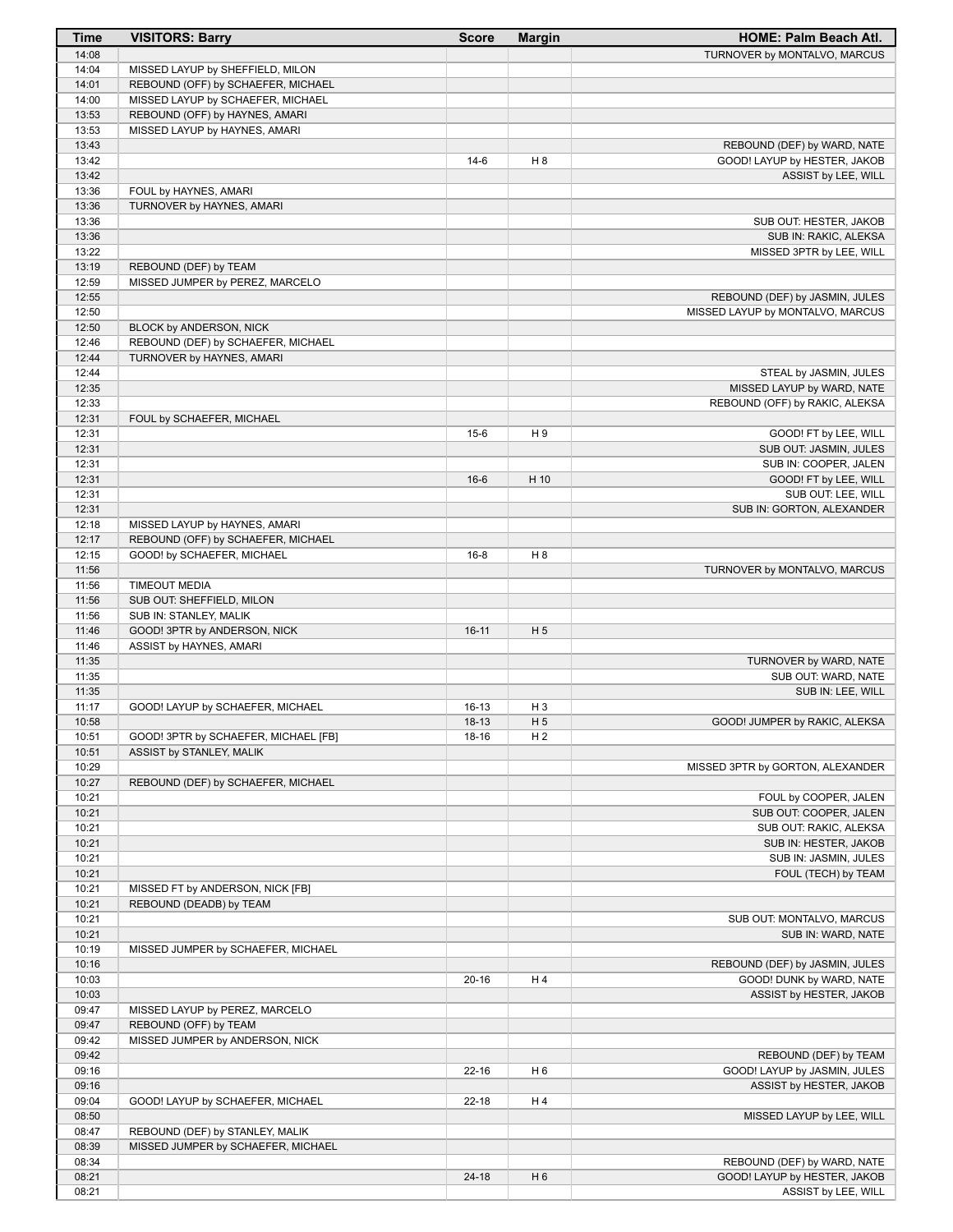| Time           | <b>VISITORS: Barry</b>                    | <b>Score</b> | <b>Margin</b>  | <b>HOME: Palm Beach Atl.</b>                                     |
|----------------|-------------------------------------------|--------------|----------------|------------------------------------------------------------------|
| 08:04          | MISSED JUMPER by ANDERSON, NICK           |              |                |                                                                  |
| 08:01          | REBOUND (OFF) by ANDERSON, NICK           |              |                |                                                                  |
| 07:59          | GOOD! 3PTR by STANLEY, MALIK              | $24 - 21$    | H <sub>3</sub> |                                                                  |
| 07:59          | ASSIST by ANDERSON, NICK                  |              |                |                                                                  |
| 07:41          |                                           | $26 - 21$    | H <sub>5</sub> | GOOD! LAYUP by GORTON, ALEXANDER                                 |
| 07:41          |                                           |              |                | ASSIST by LEE, WILL                                              |
| 07:28          | MISSED 3PTR by PEREZ, MARCELO             |              |                |                                                                  |
| 07:25          |                                           |              |                | REBOUND (DEF) by TEAM                                            |
| 07:25          | <b>TIMEOUT MEDIA</b>                      |              |                |                                                                  |
| 07:25          |                                           |              |                | SUB OUT: GORTON, ALEXANDER                                       |
| 07:25          |                                           |              |                | SUB OUT: HESTER, JAKOB                                           |
| 07:25          |                                           |              |                | SUB OUT: WARD, NATE                                              |
| 07:25<br>07:25 |                                           |              |                | SUB IN: ITURMENDI, JAYDEN                                        |
| 07:25          |                                           |              |                | SUB IN: MONTALVO, MARCUS<br>SUB IN: RAKIC, ALEKSA                |
| 07:25          | SUB OUT: ANDERSON, NICK                   |              |                |                                                                  |
| 07:25          | SUB OUT: SCHAEFER, MICHAEL                |              |                |                                                                  |
| 07:25          | SUB OUT: HAYNES, AMARI                    |              |                |                                                                  |
| 07:25          | SUB OUT: PEREZ, MARCELO                   |              |                |                                                                  |
| 07:25          | SUB IN: KAKAR, JAKE                       |              |                |                                                                  |
| 07:25          | SUB IN: MARCINKEVICIUS, JUSTINAS          |              |                |                                                                  |
| 07:25          | SUB IN: KIRKWOOD, LANDON                  |              |                |                                                                  |
| 07:25          | SUB IN: MONTGOMERY, JAMES                 |              |                |                                                                  |
| 07:17          |                                           |              |                | TURNOVER by ITURMENDI, JAYDEN                                    |
| 07:17          | STEAL by KAKAR, JAKE                      |              |                |                                                                  |
| 07:14          | GOOD! DUNK by KAKAR, JAKE [FB]            | 26-23        | H <sub>3</sub> |                                                                  |
| 06:54          |                                           | 28-23        | H <sub>5</sub> | GOOD! LAYUP by JASMIN, JULES                                     |
| 06:54          |                                           |              |                | ASSIST by LEE, WILL                                              |
| 06:41          | GOOD! 3PTR by STANLEY, MALIK              | 28-26        | H <sub>2</sub> |                                                                  |
| 06:41          | ASSIST by KAKAR, JAKE                     |              |                |                                                                  |
| 06:25          |                                           |              |                | MISSED 3PTR by JASMIN, JULES                                     |
| 06:22          | REBOUND (DEF) by KIRKWOOD, LANDON         |              |                |                                                                  |
| 06:18          | TURNOVER by MARCINKEVICIUS, JUSTINAS      |              |                |                                                                  |
| 06:18          |                                           |              |                | STEAL by MONTALVO, MARCUS                                        |
| 06:00          |                                           |              |                | MISSED LAYUP by JASMIN, JULES                                    |
| 05:58          | REBOUND (DEF) by MARCINKEVICIUS, JUSTINAS |              |                |                                                                  |
| 05:55          | TURNOVER by MARCINKEVICIUS, JUSTINAS      |              |                |                                                                  |
| 05:55          |                                           |              | H4             | STEAL by MONTALVO, MARCUS                                        |
| 05:51<br>05:51 |                                           | $30 - 26$    |                | GOOD! JUMPER by MONTALVO, MARCUS [FB]<br>ASSIST by RAKIC, ALEKSA |
| 05:36          |                                           |              |                | FOUL by RAKIC, ALEKSA                                            |
| 05:16          | MISSED 3PTR by KIRKWOOD, LANDON           |              |                |                                                                  |
| 05:12          |                                           |              |                | REBOUND (DEF) by MONTALVO, MARCUS                                |
| 04:58          |                                           | 33-26        | H 7            | GOOD! 3PTR by LEE, WILL                                          |
| 04:58          |                                           |              |                | ASSIST by RAKIC, ALEKSA                                          |
| 04:37          | MISSED 3PTR by MARCINKEVICIUS, JUSTINAS   |              |                |                                                                  |
| 04:33          |                                           |              |                | REBOUND (DEF) by LEE, WILL                                       |
| 04:28          | FOUL by STANLEY, MALIK                    |              |                |                                                                  |
| 04:28          |                                           | 34-26        | H 8            | GOOD! FT by LEE, WILL                                            |
| 04:28          |                                           |              |                | SUB OUT: ITURMENDI, JAYDEN                                       |
| 04:28          |                                           |              |                | SUB OUT: JASMIN, JULES                                           |
| 04:28          |                                           |              |                | SUB IN: GORTON, ALEXANDER                                        |
| 04:28          |                                           |              |                | SUB IN: WARD, NATE                                               |
| 04:28          | SUB OUT: STANLEY, MALIK                   |              |                |                                                                  |
| 04:28          | SUB OUT: MARCINKEVICIUS, JUSTINAS         |              |                |                                                                  |
| 04:28          | SUB OUT: MONTGOMERY, JAMES                |              |                |                                                                  |
| 04:28          | SUB IN: DEAN, TORU                        |              |                |                                                                  |
| 04:28<br>04:28 | SUB IN: SCHAEFER, MICHAEL                 |              |                | MISSED FT by LEE, WILL                                           |
| 04:28          | SUB IN: WASHINGTON, ISAIAH                |              |                |                                                                  |
| 04:27          | REBOUND (DEF) by DEAN, TORU               |              |                |                                                                  |
| 04:13          | MISSED LAYUP by KIRKWOOD, LANDON          |              |                |                                                                  |
| 04:13          |                                           |              |                | REBOUND (DEF) by TEAM                                            |
| 03:54          |                                           |              |                | MISSED 3PTR by MONTALVO, MARCUS                                  |
| 03:54          | BLOCK by KAKAR, JAKE                      |              |                |                                                                  |
| 03:45          | REBOUND (DEF) by WASHINGTON, ISAIAH       |              |                |                                                                  |
| 03:40          | TURNOVER by WASHINGTON, ISAIAH            |              |                |                                                                  |
| 03:40          |                                           |              |                | STEAL by GORTON, ALEXANDER                                       |
| 03:36          |                                           |              |                | MISSED LAYUP by GORTON, ALEXANDER                                |
| 03:36          | BLOCK by KIRKWOOD, LANDON                 |              |                |                                                                  |
| 03:33          |                                           |              |                | REBOUND (OFF) by WARD, NATE                                      |
| 03:32          |                                           | 36-26        | H 10           | GOOD! LAYUP by WARD, NATE [FB]                                   |
| 03:20          | MISSED 3PTR by WASHINGTON, ISAIAH         |              |                |                                                                  |
| 03:20          | REBOUND (OFF) by TEAM                     |              |                |                                                                  |
| 03:20          | FOUL by KIRKWOOD, LANDON                  |              |                |                                                                  |
| 03:20          | <b>TIMEOUT MEDIA</b>                      |              |                |                                                                  |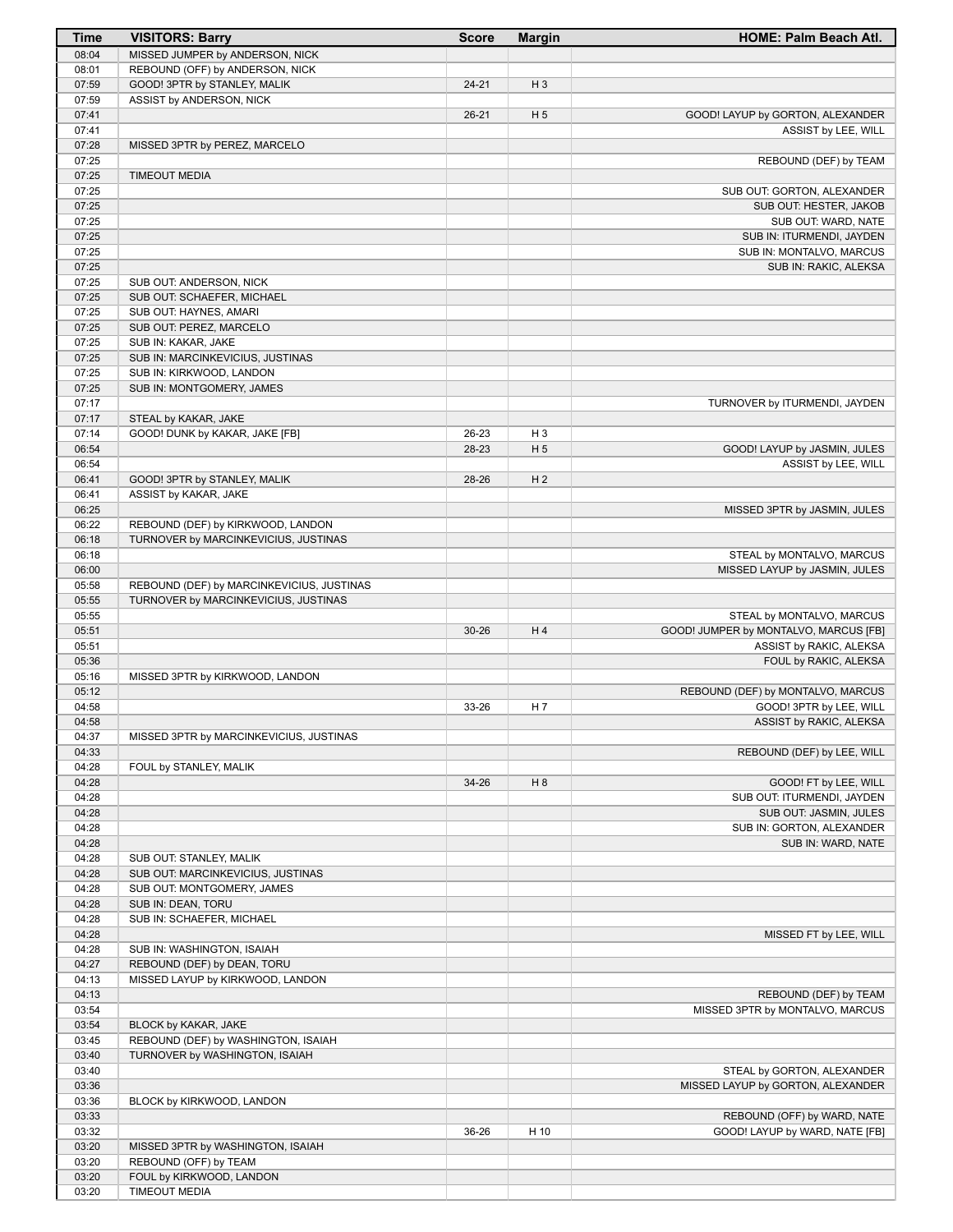| <b>Time</b> | <b>VISITORS: Barry</b>                    | <b>Score</b> | <b>Margin</b> | <b>HOME: Palm Beach Atl.</b>       |
|-------------|-------------------------------------------|--------------|---------------|------------------------------------|
| 03:20       | TURNOVER by KIRKWOOD, LANDON              |              |               |                                    |
| 03:20       |                                           |              |               | MISSED FT by GORTON, ALEXANDER     |
| 03:20       | REBOUND (DEF) by SCHAEFER, MICHAEL        |              |               |                                    |
| 03:07       | MISSED 3PTR by DEAN, TORU                 |              |               |                                    |
| 03:07       |                                           |              |               | SUB OUT: LEE, WILL                 |
| 03:07       |                                           |              |               | SUB OUT: RAKIC, ALEKSA             |
| 03:07       |                                           |              |               | SUB IN: JASMIN, JULES              |
| 03:07       |                                           |              |               | SUB IN: HESTER, JAKOB              |
| 03:04       | REBOUND (OFF) by SCHAEFER, MICHAEL        |              |               |                                    |
| 03:04       |                                           |              |               | FOUL by WARD, NATE                 |
| 03:04       | MISSED LAYUP by SCHAEFER, MICHAEL         |              |               |                                    |
| 03:04       |                                           |              |               | BLOCK by HESTER, JAKOB             |
| 03:04       | REBOUND (OFF) by SCHAEFER, MICHAEL        |              |               |                                    |
| 03:04       | MISSED LAYUP by SCHAEFER, MICHAEL         |              |               |                                    |
| 03:04       |                                           |              |               | BLOCK by HESTER, JAKOB             |
| 03:04       |                                           |              |               | REBOUND (DEF) by HESTER, JAKOB     |
| 03:04       |                                           | 38-26        | H 12          | GOOD! LAYUP by WARD, NATE [FB]     |
| 02:40       |                                           |              |               | FOUL by JASMIN, JULES              |
| 02:39       | MISSED 3PTR by ANDERSON, NICK             |              |               |                                    |
| 02:36       |                                           |              |               | REBOUND (DEF) by JASMIN, JULES     |
| 02:27       |                                           | 40-26        | H 14          | GOOD! LAYUP by HESTER, JAKOB       |
| 02:27       |                                           |              |               | ASSIST by MONTALVO, MARCUS         |
| 02:27       | FOUL by ANDERSON, NICK                    |              |               |                                    |
| 02:27       |                                           |              |               | MISSED FT by HESTER, JAKOB         |
| 02:27       | REBOUND (DEF) by MARCINKEVICIUS, JUSTINAS |              |               |                                    |
| 02:09       | SUB OUT: KIRKWOOD, LANDON                 |              |               |                                    |
| 02:09       | SUB OUT: WASHINGTON, ISAIAH               |              |               |                                    |
| 02:09       | SUB IN: MARCINKEVICIUS, JUSTINAS          |              |               |                                    |
| 02:09       | SUB IN: ANDERSON, NICK                    |              |               |                                    |
| 02:06       | GOOD! 3PTR by KAKAR, JAKE                 | 40-29        | H 11          |                                    |
| 02:06       | ASSIST by MARCINKEVICIUS, JUSTINAS        |              |               |                                    |
| 01:38       |                                           |              |               | MISSED LAYUP by WARD, NATE         |
| 01:35       | REBOUND (DEF) by KAKAR, JAKE              |              |               |                                    |
| 01:33       | MISSED JUMPER by KAKAR, JAKE              |              |               |                                    |
| 01:29       |                                           |              |               | REBOUND (DEF) by HESTER, JAKOB     |
| 01:12       |                                           | 42-29        | H 13          | GOOD! by JASMIN, JULES             |
| 00:50       | MISSED JUMPER by SCHAEFER, MICHAEL        |              |               |                                    |
| 00:36       |                                           |              |               | REBOUND (DEF) by GORTON, ALEXANDER |
| 00:35       |                                           |              |               | FOUL by HESTER, JAKOB              |
| 00:35       |                                           |              |               | TURNOVER by HESTER, JAKOB          |
| 00:35       |                                           |              |               | SUB OUT: MONTALVO, MARCUS          |
| 00:35       |                                           |              |               | SUB IN: LEE, WILL                  |
| 00:26       | TURNOVER by SCHAEFER, MICHAEL             |              |               |                                    |
| 00:26       |                                           |              |               | STEAL by HESTER, JAKOB             |
| 00:08       |                                           |              |               | MISSED 3PTR by GORTON, ALEXANDER   |
| 00:04       | REBOUND (DEF) by KAKAR, JAKE              |              |               |                                    |

# **Barry 29, Palm Beach Atl. 42**

| <b>Points (This Period)</b> | BU             | <b>PBA</b>     |
|-----------------------------|----------------|----------------|
| In the Paint                | 14             | 28             |
| Off Turns                   |                | 12             |
| 2nd Chance                  |                |                |
| Fast Break                  | 5              |                |
| Bench                       |                | 10             |
| Per Poss                    | 0.674<br>12/43 | 1.050<br>20/40 |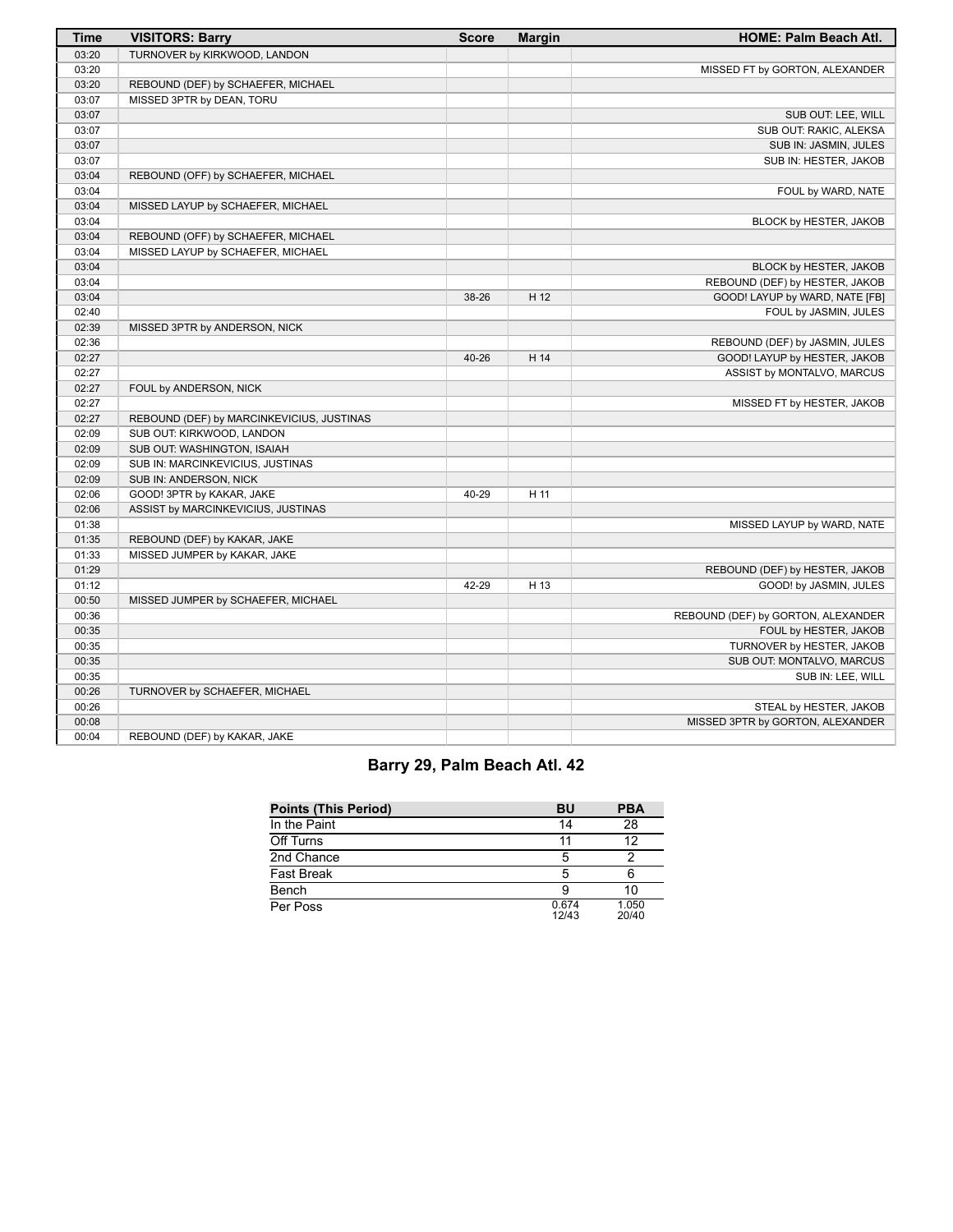### **Official Box Score Barry vs Palm Beach Atl. Second Half Statistics Only January 20, 2022 at Rubin Arena**



# **Barry 61**

| No.               | Plaver                    | S | <b>Pts</b> | <b>FG</b> | 3FG      | <b>FT</b> | <b>OR</b>      | <b>DR</b>    | TR             | <b>PF</b>      | $\mathsf{A}$   | TO       | <b>B</b> lk | Stl            | <b>Min</b>   | $+/-$    |
|-------------------|---------------------------|---|------------|-----------|----------|-----------|----------------|--------------|----------------|----------------|----------------|----------|-------------|----------------|--------------|----------|
| 02                | DEAN, TORU                | G | 0          | $0 - 0$   | $0 - 0$  | $0 - 0$   | 0              | 0            | 0              | 0              | 0              | 0        | 0           | 0              | 0            | 0        |
| 03                | KAKAR, JAKE               | G | 14         | $5-6$     | $4 - 5$  | $0 - 0$   | 0              | 2            | 2              | $\overline{2}$ | 2              |          | 0           | 0              | 18           | 18       |
| 11                | MARCINKEVICIUS, JUSTINAS  | F | 6          | $2 - 5$   | $0 - 0$  | $2 - 2$   | $\overline{2}$ | 5            | 7              | 2              |                | 0        | 0           | 0              | 17           | 21       |
| $12 \overline{ }$ | KIRKWOOD, LANDON          | G | 5          | $2 - 4$   | $1 - 3$  | $0 - 0$   | 0              | 1            | 1              | $\Omega$       | 3              |          |             | 1              | 11           | 7        |
| 23                | <b>SCHAEFER, MICHAEL</b>  | F | 7          | $3-5$     | $0 - 0$  | $1 - 2$   | 1              | $\Omega$     | 1              | 3              | 2              | $\Omega$ | $\Omega$    | 0              | 9            | 9        |
| 04                | SHEFFIELD, MILON          | G | 5          | $2 - 3$   | $1 - 2$  | $0 - 0$   | 1              | 0            | 1              |                |                | $\Omega$ | $\Omega$    | $\overline{2}$ | 15           | 22       |
| 10                | <b>STANLEY, MALIK</b>     | G | 0          | $0 - 0$   | $0 - 0$  | $0-0$     | 0              | 1            | 1              | 0              | 0              | 1        | 0           | 0              | 5            | $-4$     |
| 14                | <b>ANDERSON, NICK</b>     | G | 14         | $4 - 5$   | $3 - 3$  | $3 - 3$   | 0              | $\Omega$     | $\Omega$       | 1              | $\overline{2}$ | 2        | $\Omega$    | $\mathbf{0}$   | 14           | 11       |
| 21                | MONTGOMERY, JAMES         | F | 10         | $5 - 7$   | $0 - 0$  | $0-0$     | $\mathbf 1$    | 1            | $\overline{2}$ | 1              | 0              | 0        | $\Omega$    | 1              | 10           | 6        |
| 24                | HAYNES, AMARI             | F | $\Omega$   | $0 - 0$   | $0 - 0$  | $0 - 0$   | 0              | 0            | $\mathbf{0}$   | $\Omega$       | 0              | $\Omega$ | $\Omega$    | 0              | $\mathbf{0}$ | 0        |
| 25                | PEREZ, MARCELO            | G | 0          | $0 - 0$   | $0 - 0$  | $0-0$     | 0              | $\Omega$     | $\Omega$       | $\Omega$       | 0              | $\Omega$ | 0           | $\Omega$       | $\mathbf{0}$ | 0        |
| 45                | <b>WASHINGTON, ISAIAH</b> | C | 0          | $0 - 0$   | $0 - 0$  | $0 - 0$   | 0              | $\mathbf{0}$ | $\Omega$       | $\Omega$       | 0              | $\Omega$ | 0           | 0              | $\Omega$     | $\Omega$ |
|                   | <b>TEAM</b>               |   |            | $0 - 0$   |          |           |                | 2            | 3              | $\Omega$       |                | 0        |             |                |              |          |
|                   | <b>TOTALS</b>             |   | 61         | $23 - 35$ | $9 - 13$ | $6 - 7$   | 6              | 12           | 18             | 10             | 17             | 5        |             | 4              | 100          |          |

| <b>Shooting By Period</b><br>Period | FG        | FG%   | 3FG      | 3FG%  |         | FT%   | Last FG Half: BU - |
|-------------------------------------|-----------|-------|----------|-------|---------|-------|--------------------|
| 2nd Half                            | $23 - 35$ | 66%   | $9 - 13$ | 69%   | .6-7    | 86%   |                    |
| Game                                | 35-74     | 47.3% | 14-29    | 48.3% | $6 - 8$ | 75.0% |                    |

# **Palm Beach Atl. 43**

| No. | Player                   | S. | <b>Pts</b> | FG        | 3FG      | <b>FT</b> | <b>OR</b> | <b>DR</b> | TR             | PF            | A        | TO | <b>B</b> lk  | Stl      | <b>Min</b> | $+/-$        |
|-----|--------------------------|----|------------|-----------|----------|-----------|-----------|-----------|----------------|---------------|----------|----|--------------|----------|------------|--------------|
| 00  | LEE, WILL                | G  | 8          | $2 - 7$   | 1-6      | $3 - 3$   | 0         | 0         | 0              | 2             | 3        | 0  | 0            | 0        | 20         | $-18$        |
| 05  | COOPER, JALEN            | G  | 6          | $3 - 4$   | $0 - 0$  | $0 - 0$   | 2         |           | 3              |               | 0        | 1  | 0            | $\Omega$ | 10         | -3           |
| 10  | <b>GORTON, ALEXANDER</b> | G  | 0          | $0 - 2$   | $0 - 0$  | $0 - 0$   | 0         |           |                |               | $\Omega$ | 0  | 0            | 0        | 10         | -17          |
| 21  | <b>HESTER, JAKOB</b>     | F  | 9          | $3 - 3$   | $1 - 1$  | $2 - 2$   | 0         | 0         | 0              | $\mathcal{P}$ | 2        | 2  |              | $\Omega$ | 15         | $-17$        |
| 23  | JASMIN, JULES            | F  | 8          | $2-6$     | $0 - 0$  | $4 - 7$   | 2         | 3         | 5              | 0             | 1        |    | 0            | 2        | 18         | $-18$        |
| 11  | <b>ITURMENDI, JAYDEN</b> | F  | 0          | $0 - 0$   | $0 - 0$  | $0 - 0$   | 0         | 0         | $\Omega$       | $\Omega$      | 0        | 0  | $\mathbf{0}$ | $\Omega$ | 0          | $\mathbf{0}$ |
| 12  | MONTALVO, MARCUS         | G  | 3          | 1-4       | $1 - 2$  | $0 - 0$   | 0         | 1         |                |               | 1        | 0  | 0            |          | 12         | -6           |
| 33  | RAKIC, ALEKSA            | С  | 4          | $1 - 1$   | $0 - 0$  | $2 - 2$   |           |           | 2              | 0             | 1        | 0  | $\Omega$     | $\Omega$ | 5          | $-1$         |
| 44  | <b>WARD, NATE</b>        | G  | 5          | $2 - 4$   | $1 - 2$  | $0 - 2$   | 2         | 0         | $\overline{2}$ |               | $\Omega$ | 2  | $\Omega$     | 0        | 10         | $-10$        |
|     | <b>TEAM</b>              |    |            | $0 - 0$   |          |           | 1         | 0         |                | $\Omega$      |          | 0  |              |          |            |              |
|     | <b>TOTALS</b>            |    | 43         | $14 - 31$ | $4 - 11$ | $11 - 16$ | 8         |           | 15             | 8             | 8        | 6  |              | 3        | 100        |              |
|     |                          |    |            |           |          |           |           |           |                |               |          |    |              |          |            |              |

| <b>Shooting By Period</b><br>Period | FG        | FG%   | 3FG    | 3FG%  | F1        | FT%   |
|-------------------------------------|-----------|-------|--------|-------|-----------|-------|
| 2nd Half                            | 14-31     | 45%   | 4-11   | 36%   | 11-16     | 69%   |
| Game                                | $32 - 61$ | 52.5% | $6-19$ | 31.6% | $15 - 24$ | 62.5% |

*Last FG Half:* PBA -

| Game Notes:                                            | <b>Score</b> | 1st | 2 <sub>nd</sub> | тот | <b>Points (This Period)</b> | BU             | <b>PBA</b>     |
|--------------------------------------------------------|--------------|-----|-----------------|-----|-----------------------------|----------------|----------------|
| Officials: Jeffrey Shane Land, Cedric Bennett, Quentin | BU           | 29  | 61              | 90  | In the Paint                |                | 20             |
| Pough<br>Attendance: 302                               | PBA          | 42  | 43              | 85  | Off Turns                   | 10             |                |
|                                                        |              |     |                 |     | 2nd Chance                  |                |                |
| Start Time: 12:30 AM<br>Conference Game:               |              |     |                 |     | <b>Fast Break</b>           | 16             |                |
|                                                        |              |     |                 |     | Bench                       | 29             | 12             |
|                                                        |              |     |                 |     | Per Poss                    | 1.605<br>26/38 | 1.194<br>20/36 |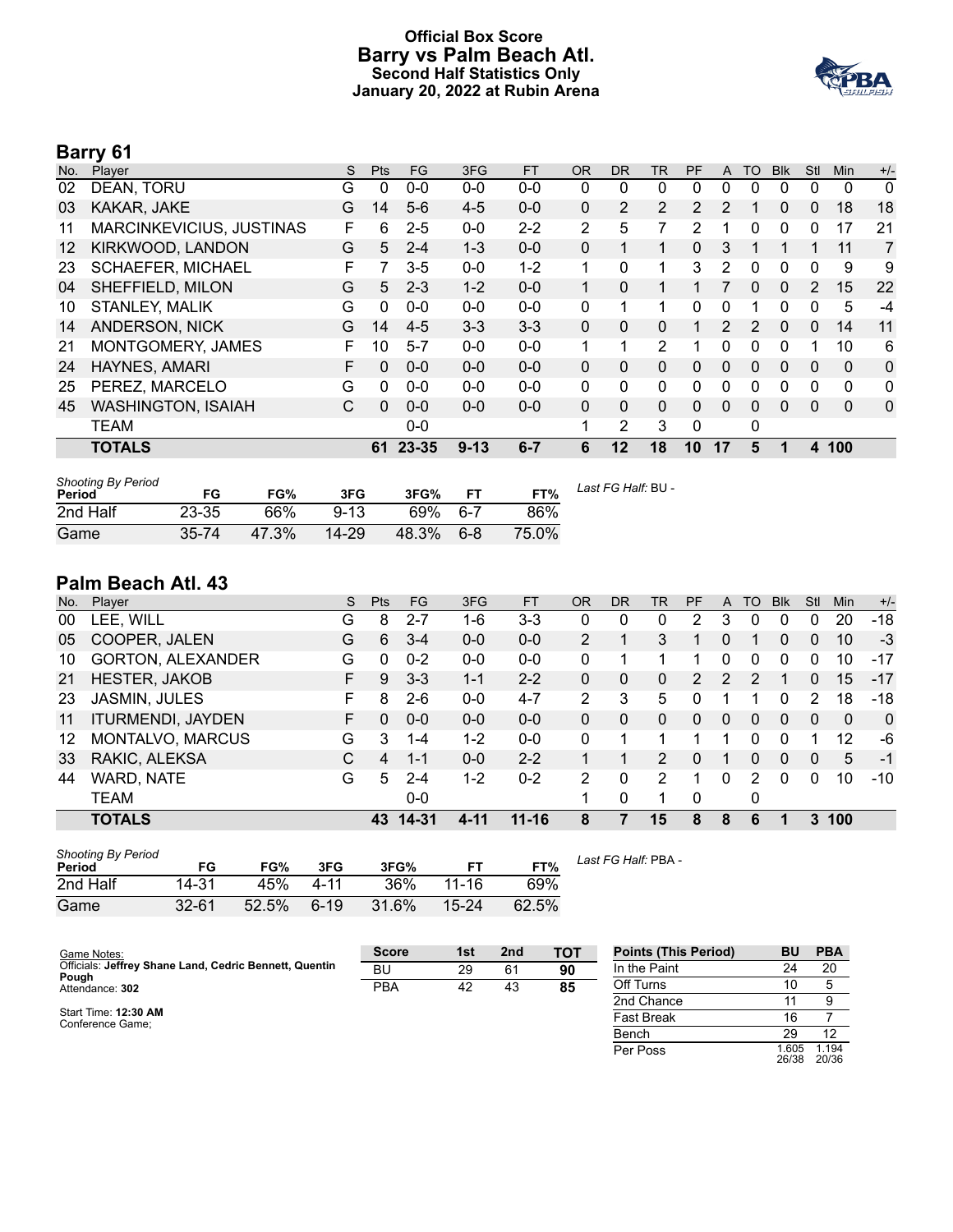### **Official Play-By-Play Barry vs Palm Beach Atl. Second Half January 20, 2022 at Rubin Arena**



#### **Period 2**

<mark>Starters:</mark><br>Barry: 2 DEAN,TORU (G); 3 KAKAR,JAKE (G); 11 MARCINKEVICIUS,JUSTINAS (F); 12 KIRKWOOD,LANDON (G); 23 SCHAEFER,MICHAEL (F);<br>**Palm Beach Atl.**: 0 LEE,WILL (G); 5 COOPER,JALEN (G); 10 GORTON,ALEXANDER (G); 21 HEST

| Time  | <b>VISITORS: Barry</b>                    | <b>Score</b> | <b>Margin</b>  | <b>HOME: Palm Beach Atl.</b>       |
|-------|-------------------------------------------|--------------|----------------|------------------------------------|
| 20:00 |                                           |              |                | SUB OUT: WARD, NATE                |
| 20:00 |                                           |              |                | SUB IN: COOPER, JALEN              |
| 20:00 | SUB OUT: ANDERSON, NICK                   |              |                |                                    |
| 20:00 | SUB IN: KIRKWOOD, LANDON                  |              |                |                                    |
| 20:00 | SUB OUT: DEAN, TORU                       |              |                |                                    |
| 20:00 | SUB IN: SHEFFIELD, MILON                  |              |                |                                    |
| 19:50 | GOOD! JUMPER by KIRKWOOD, LANDON          | 42-31        | H 11           |                                    |
| 19:50 | ASSIST by MARCINKEVICIUS, JUSTINAS        |              |                |                                    |
| 19:28 |                                           | 45-31        | H 14           | GOOD! 3PTR by HESTER, JAKOB        |
| 19:28 |                                           |              |                | ASSIST by LEE, WILL                |
| 19:15 |                                           |              |                | FOUL by LEE, WILL                  |
| 19:07 | MISSED LAYUP by MARCINKEVICIUS, JUSTINAS  |              |                |                                    |
| 19:07 |                                           |              |                | BLOCK by HESTER, JAKOB             |
| 19:07 | REBOUND (OFF) by TEAM                     |              |                |                                    |
| 19:01 | GOOD! LAYUP by SCHAEFER, MICHAEL          | 45-33        | H 12           |                                    |
| 19:01 | ASSIST by SHEFFIELD, MILON                |              |                |                                    |
| 18:44 |                                           | 47-33        | H 14           | GOOD! JUMPER by COOPER, JALEN      |
| 18:44 |                                           |              |                | ASSIST by LEE, WILL                |
| 18:32 | GOOD! LAYUP by SCHAEFER, MICHAEL          | 47-35        | H 12           |                                    |
| 18:32 |                                           |              |                | FOUL by HESTER, JAKOB              |
| 18:32 | MISSED FT by SCHAEFER, MICHAEL            |              |                |                                    |
| 18:32 |                                           |              |                | REBOUND (DEF) by GORTON, ALEXANDER |
| 18:09 |                                           |              |                | MISSED JUMPER by JASMIN, JULES     |
| 18:09 | BLOCK by KIRKWOOD, LANDON                 |              |                |                                    |
| 18:03 | REBOUND (DEF) by MARCINKEVICIUS, JUSTINAS |              |                |                                    |
| 18:01 | GOOD! 3PTR by KAKAR, JAKE [FB]            | 47-38        | H9             |                                    |
| 18:01 | ASSIST by KIRKWOOD, LANDON                |              |                |                                    |
| 17:45 | FOUL by SCHAEFER, MICHAEL                 |              |                |                                    |
| 17:45 |                                           |              |                | MISSED FT by JASMIN, JULES         |
| 17:45 |                                           |              |                | REBOUND (DEADB) by TEAM            |
| 17:45 |                                           | 48-38        | H 10           | GOOD! FT by JASMIN, JULES          |
| 17:27 | GOOD! 3PTR by SHEFFIELD, MILON            | 48-41        | H7             |                                    |
| 17:27 | ASSIST by KIRKWOOD, LANDON                |              |                |                                    |
| 17:09 | FOUL by SCHAEFER, MICHAEL                 |              |                |                                    |
| 17:09 | SUB OUT: SCHAEFER, MICHAEL                |              |                |                                    |
| 17:09 | SUB IN: MONTGOMERY, JAMES                 |              |                |                                    |
| 17:07 |                                           |              |                | TURNOVER by HESTER, JAKOB          |
| 17:07 | STEAL by MONTGOMERY, JAMES                |              |                |                                    |
| 17:02 | GOOD! 3PTR by KAKAR, JAKE [FB]            | 48-44        | H4             |                                    |
| 17:02 | ASSIST by KIRKWOOD, LANDON                |              |                |                                    |
| 16:49 |                                           |              |                | TIMEOUT 30SEC                      |
| 16:34 |                                           |              |                | TURNOVER by JASMIN, JULES          |
| 16:34 | STEAL by KIRKWOOD, LANDON                 |              |                |                                    |
| 16:27 | GOOD! 3PTR by KIRKWOOD, LANDON [FB]       | 48-47        | H <sub>1</sub> |                                    |
| 16:27 | ASSIST by KAKAR, JAKE                     |              |                |                                    |
| 16:08 |                                           | 50-47        | $H_3$          | GOOD! DUNK by COOPER, JALEN        |
| 16:08 |                                           |              |                | ASSIST by HESTER, JAKOB            |
| 15:50 | MISSED JUMPER by MARCINKEVICIUS, JUSTINAS |              |                |                                    |
| 15:47 |                                           |              |                | REBOUND (DEF) by JASMIN, JULES     |
| 15:36 |                                           | 52-47        | H <sub>5</sub> | GOOD! LAYUP by HESTER, JAKOB       |
| 15:36 |                                           |              |                | ASSIST by LEE, WILL                |
| 15:24 | MISSED LAYUP by MARCINKEVICIUS, JUSTINAS  |              |                |                                    |
| 15:20 | REBOUND (OFF) by MONTGOMERY, JAMES        |              |                |                                    |
| 15:20 | GOOD! LAYUP by MONTGOMERY, JAMES          | 52-49        | $H_3$          |                                    |
| 14:54 |                                           | 54-49        | H <sub>5</sub> | GOOD! LAYUP by HESTER, JAKOB       |
| 14:43 | MISSED LAYUP by MONTGOMERY, JAMES         |              |                |                                    |
| 14:41 |                                           |              |                | REBOUND (DEF) by COOPER, JALEN     |
| 14:39 |                                           |              |                | MISSED 3PTR by LEE, WILL           |
| 14:33 | REBOUND (DEF) by TEAM                     |              |                |                                    |
| 14:33 | <b>TIMEOUT MEDIA</b>                      |              |                |                                    |
| 14:33 |                                           |              |                | SUB OUT: COOPER, JALEN             |
| 14:33 |                                           |              |                | SUB OUT: GORTON, ALEXANDER         |
| 14:33 |                                           |              |                | SUB IN: MONTALVO, MARCUS           |
| 14:33 |                                           |              |                | SUB IN: WARD, NATE                 |
| 14:33 | SUB OUT: SHEFFIELD, MILON                 |              |                |                                    |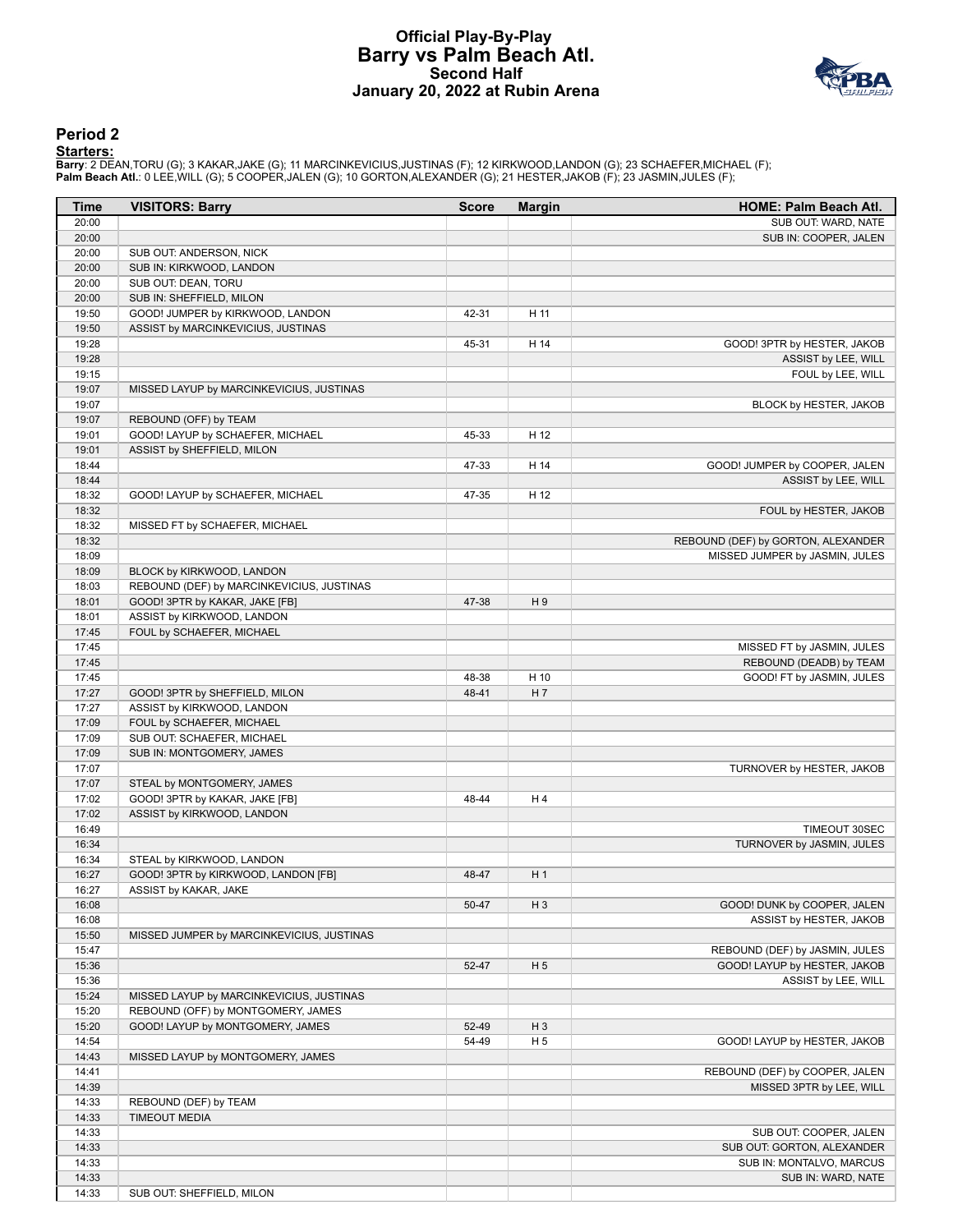| Time           | <b>VISITORS: Barry</b>                                           | <b>Score</b> | <b>Margin</b>  | <b>HOME: Palm Beach Atl.</b>                                          |
|----------------|------------------------------------------------------------------|--------------|----------------|-----------------------------------------------------------------------|
| 14:33          | SUB IN: STANLEY, MALIK                                           |              |                |                                                                       |
| 14:24          | TURNOVER by KAKAR, JAKE                                          |              |                |                                                                       |
| 14:03          | FOUL by MARCINKEVICIUS, JUSTINAS                                 |              |                |                                                                       |
| 14:03          |                                                                  | 55-49        | H <sub>6</sub> | GOOD! FT by JASMIN, JULES                                             |
| 14:03          | SUB OUT: KAKAR, JAKE                                             |              |                |                                                                       |
| 14:03          | SUB IN: ANDERSON, NICK                                           |              |                |                                                                       |
| 14:03          |                                                                  |              |                | MISSED FT by JASMIN, JULES                                            |
| 14:03          | REBOUND (DEF) by MONTGOMERY, JAMES                               |              |                |                                                                       |
| 13:57<br>13:57 | TURNOVER by KIRKWOOD, LANDON                                     |              |                |                                                                       |
| 13:53          |                                                                  |              |                | STEAL by JASMIN, JULES<br>MISSED 3PTR by MONTALVO, MARCUS             |
| 13:49          | REBOUND (DEF) by MARCINKEVICIUS, JUSTINAS                        |              |                |                                                                       |
| 13:33          | GOOD! by MONTGOMERY, JAMES                                       | 55-51        | H 4            |                                                                       |
| 13:09          |                                                                  |              |                | MISSED LAYUP by WARD, NATE                                            |
| 13:06          |                                                                  |              |                | REBOUND (OFF) by JASMIN, JULES                                        |
| 13:06          |                                                                  | 57-51        | H <sub>6</sub> | GOOD! LAYUP by JASMIN, JULES                                          |
| 13:00          | MISSED 3PTR by KIRKWOOD, LANDON                                  |              |                |                                                                       |
| 12:58          |                                                                  |              |                | REBOUND (DEF) by JASMIN, JULES                                        |
| 12:32          |                                                                  |              |                | FOUL by HESTER, JAKOB                                                 |
| 12:32          |                                                                  |              |                | TURNOVER by HESTER, JAKOB                                             |
| 12:32          |                                                                  |              |                | SUB OUT: HESTER, JAKOB                                                |
| 12:32          |                                                                  |              |                | SUB IN: COOPER, JALEN                                                 |
| 12:32          | SUB OUT: MARCINKEVICIUS, JUSTINAS                                |              |                |                                                                       |
| 12:32          | SUB OUT: KIRKWOOD, LANDON                                        |              |                |                                                                       |
| 12:32          | SUB IN: KAKAR, JAKE                                              |              |                |                                                                       |
| 12:32          | SUB IN: SCHAEFER, MICHAEL                                        |              |                |                                                                       |
| 12:32          |                                                                  |              |                | SUB OUT: JASMIN, JULES                                                |
| 12:32          |                                                                  | 57-53        | H4             | SUB IN: RAKIC, ALEKSA                                                 |
| 12:04<br>11:36 | GOOD! LAYUP by MONTGOMERY, JAMES<br>FOUL by KAKAR, JAKE          |              |                |                                                                       |
| 11:36          | <b>TIMEOUT MEDIA</b>                                             |              |                |                                                                       |
| 11:36          |                                                                  |              |                | SUB OUT: WARD, NATE                                                   |
| 11:36          |                                                                  |              |                | SUB IN: JASMIN, JULES                                                 |
| 11:36          |                                                                  | 58-53        | H <sub>5</sub> | GOOD! FT by RAKIC, ALEKSA                                             |
| 11:36          |                                                                  | 59-53        | H <sub>6</sub> | GOOD! FT by RAKIC, ALEKSA                                             |
| 11:19          | MISSED by SCHAEFER, MICHAEL                                      |              |                |                                                                       |
| 11:16          |                                                                  |              |                | REBOUND (DEF) by RAKIC, ALEKSA                                        |
| 10:57          |                                                                  |              |                | MISSED LAYUP by JASMIN, JULES                                         |
| 10:53          |                                                                  |              |                | REBOUND (OFF) by JASMIN, JULES                                        |
| 10:53          |                                                                  |              |                | MISSED LAYUP by JASMIN, JULES                                         |
| 10:52          |                                                                  |              |                | REBOUND (OFF) by RAKIC, ALEKSA                                        |
| 10:52          |                                                                  | 61-53        | H 8            | GOOD! LAYUP by RAKIC, ALEKSA                                          |
| 10:50          | GOOD! LAYUP by MONTGOMERY, JAMES                                 | 61-55        | H <sub>6</sub> |                                                                       |
| 10:50          | ASSIST by SCHAEFER, MICHAEL                                      |              |                |                                                                       |
| 10:31          |                                                                  | 64-55        | H9             | GOOD! 3PTR by MONTALVO, MARCUS                                        |
| 10:31          |                                                                  |              |                | ASSIST by RAKIC, ALEKSA                                               |
| 10:10          | MISSED JUMPER by MONTGOMERY, JAMES                               |              |                |                                                                       |
| 10:08<br>10:00 |                                                                  |              |                | REBOUND (DEF) by MONTALVO, MARCUS<br>MISSED LAYUP by MONTALVO, MARCUS |
| 09:57          |                                                                  |              |                | REBOUND (OFF) by COOPER, JALEN                                        |
| 09:57          |                                                                  |              |                | MISSED DUNK by COOPER, JALEN                                          |
| 09:56          | REBOUND (DEF) by STANLEY, MALIK                                  |              |                |                                                                       |
| 09:53          | TURNOVER by STANLEY, MALIK                                       |              |                |                                                                       |
| 09:53          |                                                                  |              |                | STEAL by JASMIN, JULES                                                |
| 09:53          | SUB OUT: MONTGOMERY, JAMES                                       |              |                |                                                                       |
| 09:53          | SUB IN: MARCINKEVICIUS, JUSTINAS                                 |              |                |                                                                       |
| 09:53          | SUB OUT: STANLEY, MALIK                                          |              |                |                                                                       |
| 09:53          | SUB IN: SHEFFIELD, MILON                                         |              |                |                                                                       |
| 09:28          |                                                                  |              |                | FOUL by COOPER, JALEN                                                 |
| 09:28          |                                                                  |              |                | TURNOVER by COOPER, JALEN                                             |
| 09:28          |                                                                  |              |                | SUB OUT: COOPER, JALEN                                                |
| 09:28          |                                                                  |              |                | SUB IN: WARD, NATE                                                    |
| 09:17          | GOOD! LAYUP by SCHAEFER, MICHAEL                                 | 64-57        | H 7            |                                                                       |
| 09:17          |                                                                  |              |                | FOUL by WARD, NATE                                                    |
| 09:17          | GOOD! FT by SCHAEFER, MICHAEL                                    | 64-58        | H <sub>6</sub> |                                                                       |
| 09:17          | ASSIST by ANDERSON, NICK                                         |              |                |                                                                       |
| 08:51          |                                                                  |              |                | TURNOVER by WARD, NATE                                                |
| 08:51          | STEAL by SHEFFIELD, MILON                                        |              |                |                                                                       |
| 08:45<br>08:36 | MISSED 3PTR by KAKAR, JAKE<br>REBOUND (OFF) by SCHAEFER, MICHAEL |              |                |                                                                       |
| 08:36          | MISSED DUNK by SCHAEFER, MICHAEL                                 |              |                |                                                                       |
| 08:36          |                                                                  |              |                | REBOUND (DEF) by JASMIN, JULES                                        |
| 08:35          |                                                                  | 66-58        | H 8            | GOOD! DUNK by WARD, NATE [FB]                                         |
| 08:35          |                                                                  |              |                | ASSIST by JASMIN, JULES                                               |
| 08:15          | GOOD! 3PTR by ANDERSON, NICK                                     | 66-61        | H <sub>5</sub> |                                                                       |
| 08:15          | ASSIST by SCHAEFER, MICHAEL                                      |              |                |                                                                       |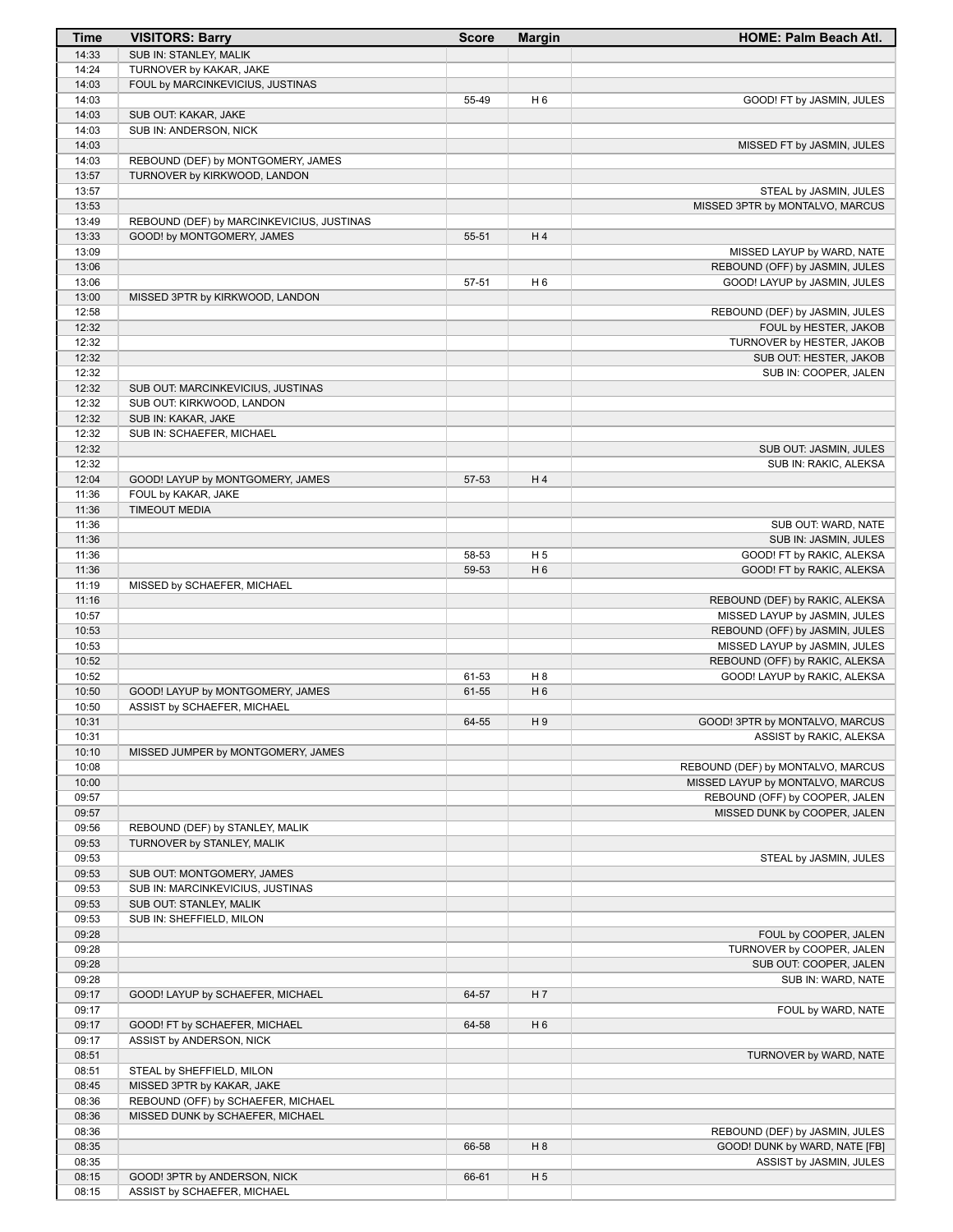| <b>Time</b>    | <b>VISITORS: Barry</b>                                          | <b>Score</b>   | <b>Margin</b>                    | HOME: Palm Beach Atl.                                            |
|----------------|-----------------------------------------------------------------|----------------|----------------------------------|------------------------------------------------------------------|
| 07:51          |                                                                 |                |                                  | MISSED by JASMIN, JULES                                          |
| 07:51          |                                                                 |                |                                  | REBOUND (OFF) by WARD, NATE                                      |
| 07:51          | FOUL by KAKAR, JAKE                                             |                |                                  |                                                                  |
| 07:51          | <b>TIMEOUT MEDIA</b>                                            |                |                                  |                                                                  |
| 07:51<br>07:51 |                                                                 |                |                                  | SUB OUT: MONTALVO, MARCUS<br>SUB OUT: RAKIC, ALEKSA              |
| 07:51          |                                                                 |                |                                  | SUB IN: GORTON, ALEXANDER                                        |
| 07:51          |                                                                 |                |                                  | SUB IN: HESTER, JAKOB                                            |
| 07:51          |                                                                 |                |                                  | MISSED FT by WARD, NATE                                          |
| 07:51          |                                                                 |                |                                  | REBOUND (DEADB) by TEAM                                          |
| 07:51          |                                                                 |                |                                  | MISSED FT by WARD, NATE                                          |
| 07:51          | REBOUND (DEF) by MARCINKEVICIUS, JUSTINAS                       |                |                                  |                                                                  |
| 07:44          | GOOD! 3PTR by KAKAR, JAKE                                       | 66-64          | H <sub>2</sub>                   |                                                                  |
| 07:44<br>07:11 | ASSIST by SHEFFIELD, MILON                                      |                |                                  |                                                                  |
| 07:09          |                                                                 |                |                                  | MISSED LAYUP by GORTON, ALEXANDER<br>REBOUND (OFF) by WARD, NATE |
| 07:06          |                                                                 | 69-64          | H <sub>5</sub>                   | GOOD! 3PTR by WARD, NATE                                         |
| 06:58          | MISSED JUMPER by ANDERSON, NICK                                 |                |                                  |                                                                  |
| 06:54          | REBOUND (OFF) by MARCINKEVICIUS, JUSTINAS                       |                |                                  |                                                                  |
| 06:51          | GOOD! LAYUP by ANDERSON, NICK                                   | 69-66          | H <sub>3</sub>                   |                                                                  |
| 06:51          | ASSIST by SHEFFIELD, MILON                                      |                |                                  |                                                                  |
| 06:51          |                                                                 |                |                                  | FOUL by GORTON, ALEXANDER                                        |
| 06:51<br>06:37 | GOOD! FT by ANDERSON, NICK                                      | 69-67<br>71-67 | H <sub>2</sub><br>H4             | GOOD! LAYUP by JASMIN, JULES                                     |
| 06:37          |                                                                 |                |                                  | ASSIST by HESTER, JAKOB                                          |
| 06:37          | FOUL by SCHAEFER, MICHAEL                                       |                |                                  |                                                                  |
| 06:37          | SUB OUT: SCHAEFER, MICHAEL                                      |                |                                  |                                                                  |
| 06:37          | SUB IN: MONTGOMERY, JAMES                                       |                |                                  |                                                                  |
| 06:37          |                                                                 |                |                                  | MISSED FT by JASMIN, JULES                                       |
| 06:37          | REBOUND (DEF) by TEAM                                           |                |                                  |                                                                  |
| 06:31          | GOOD! 3PTR by KAKAR, JAKE                                       | 71-70          | H <sub>1</sub>                   |                                                                  |
| 06:31          | ASSIST by ANDERSON, NICK                                        |                |                                  |                                                                  |
| 06:03<br>06:00 | REBOUND (DEF) by KAKAR, JAKE                                    |                |                                  | MISSED 3PTR by WARD, NATE                                        |
| 05:46          | FOUL by ANDERSON, NICK                                          |                |                                  |                                                                  |
| 05:46          | TURNOVER by ANDERSON, NICK                                      |                |                                  |                                                                  |
| 05:46          |                                                                 |                |                                  | SUB OUT: WARD, NATE                                              |
| 05:46          |                                                                 |                |                                  | SUB IN: MONTALVO, MARCUS                                         |
| 05:31          | FOUL by MONTGOMERY, JAMES                                       |                |                                  |                                                                  |
| 05:31<br>05:31 |                                                                 | 72-70<br>73-70 | H <sub>2</sub><br>$H_3$          | GOOD! FT by JASMIN, JULES<br>GOOD! FT by JASMIN, JULES           |
| 05:19          | GOOD! DUNK by MONTGOMERY, JAMES                                 | 73-72          | H 1                              |                                                                  |
| 05:19          | ASSIST by KAKAR, JAKE                                           |                |                                  |                                                                  |
| 05:00          |                                                                 |                |                                  | MISSED 3PTR by LEE, WILL                                         |
| 04:56          | REBOUND (DEF) by KAKAR, JAKE                                    |                |                                  |                                                                  |
| 04:41          | GOOD! JUMPER by KAKAR, JAKE                                     | 73-74          | V <sub>1</sub>                   |                                                                  |
| 04:22          |                                                                 |                |                                  | MISSED LAYUP by GORTON, ALEXANDER                                |
| 04:19          | REBOUND (DEF) by MARCINKEVICIUS, JUSTINAS                       |                |                                  |                                                                  |
| 04:15<br>04:15 | GOOD! 3PTR by ANDERSON, NICK [FB]<br>ASSIST by SHEFFIELD, MILON | 73-77          | V <sub>4</sub>                   |                                                                  |
| 04:05          |                                                                 |                |                                  | TIMEOUT 30SEC                                                    |
| 04:05          |                                                                 |                |                                  | SUB OUT: JASMIN, JULES                                           |
| 04:05          |                                                                 |                |                                  | SUB IN: COOPER, JALEN                                            |
| 04:05          | SUB OUT: MONTGOMERY, JAMES                                      |                |                                  |                                                                  |
| 04:05          | SUB IN: KIRKWOOD, LANDON                                        |                |                                  |                                                                  |
| 03:46          |                                                                 |                |                                  | SUB OUT: GORTON, ALEXANDER                                       |
| 03:46          |                                                                 |                |                                  | SUB IN: WARD, NATE                                               |
| 03:44<br>03:28 | GOOD! LAYUP by MARCINKEVICIUS, JUSTINAS                         | 75-77<br>75-79 | V <sub>2</sub><br>V <sub>4</sub> | GOOD! JUMPER by LEE, WILL                                        |
| 03:28          | ASSIST by SHEFFIELD, MILON                                      |                |                                  |                                                                  |
| 03:10          |                                                                 |                |                                  | MISSED 3PTR by LEE, WILL                                         |
| 03:02          | REBOUND (DEF) by KIRKWOOD, LANDON                               |                |                                  |                                                                  |
| 02:49          | TURNOVER by ANDERSON, NICK                                      |                |                                  |                                                                  |
| 02:49          |                                                                 |                |                                  | STEAL by MONTALVO, MARCUS                                        |
| 02:43          |                                                                 |                |                                  | MISSED LAYUP by MONTALVO, MARCUS                                 |
| 02:41          |                                                                 |                | V <sub>2</sub>                   | REBOUND (OFF) by COOPER, JALEN                                   |
| 02:41<br>02:41 |                                                                 | 77-79          |                                  | GOOD! DUNK by COOPER, JALEN<br>SUB OUT: COOPER, JALEN            |
| 02:41          |                                                                 |                |                                  | SUB IN: JASMIN, JULES                                            |
| 02:22          | MISSED 3PTR by KIRKWOOD, LANDON                                 |                |                                  |                                                                  |
| 02:20          | REBOUND (OFF) by SHEFFIELD, MILON                               |                |                                  |                                                                  |
| 02:09          | GOOD! LAYUP by MARCINKEVICIUS, JUSTINAS                         | 77-81          | V <sub>4</sub>                   |                                                                  |
| 02:09          | ASSIST by SHEFFIELD, MILON                                      |                |                                  |                                                                  |
| 01:53          | FOUL by MARCINKEVICIUS, JUSTINAS                                |                |                                  |                                                                  |
| 01:53          |                                                                 | 78-81          | $V_3$<br>V <sub>2</sub>          | GOOD! FT by HESTER, JAKOB [FB]                                   |
| 01:53          |                                                                 | 79-81          |                                  | GOOD! FT by HESTER, JAKOB [FB]                                   |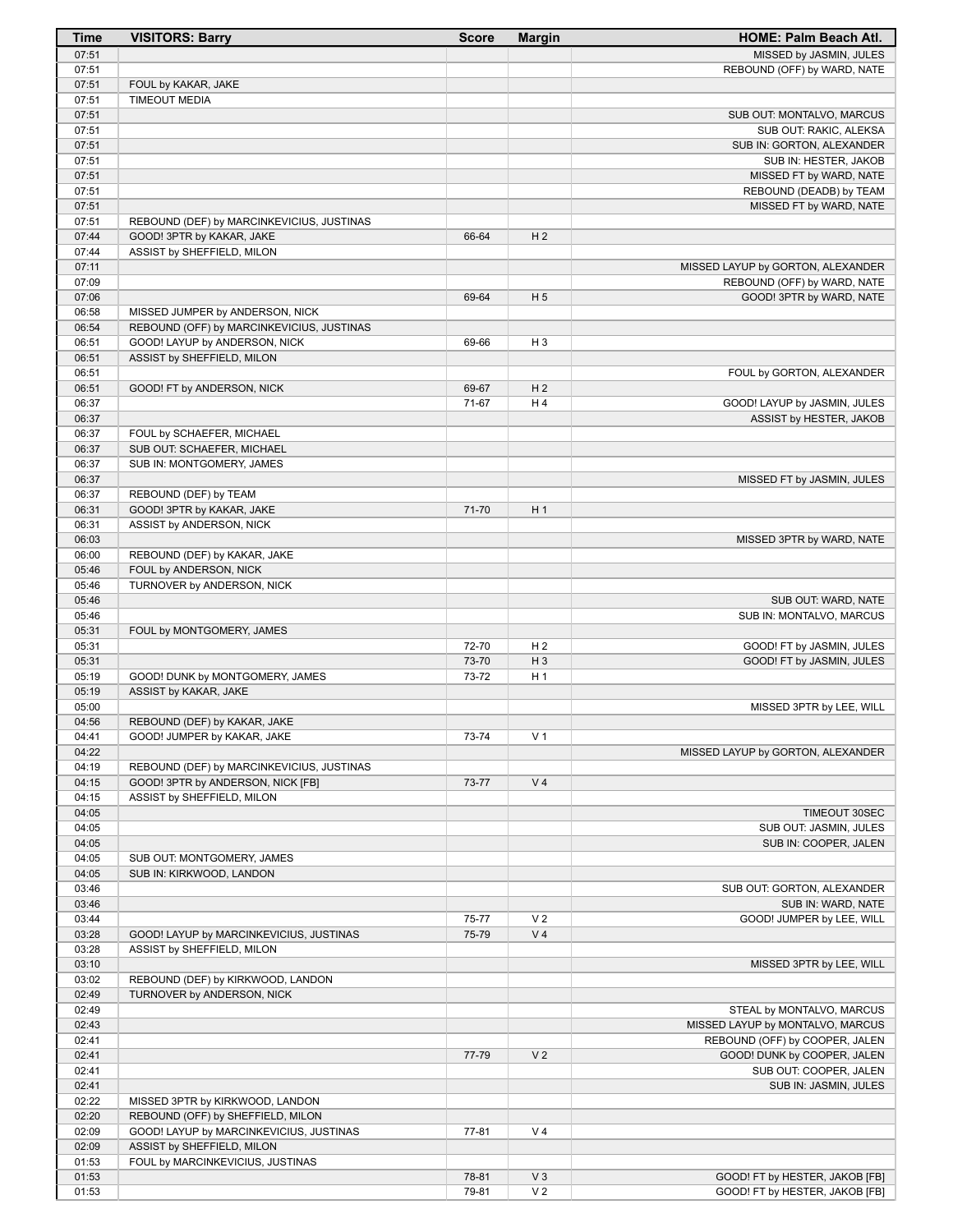| <b>Time</b> | <b>VISITORS: Barry</b>                    | <b>Score</b> | <b>Margin</b>  | <b>HOME: Palm Beach Atl.</b> |
|-------------|-------------------------------------------|--------------|----------------|------------------------------|
| 01:42       | MISSED 3PTR by SHEFFIELD, MILON           |              |                |                              |
| 01:35       | REBOUND (OFF) by MARCINKEVICIUS, JUSTINAS |              |                |                              |
| 01:19       | GOOD! JUMPER by SHEFFIELD, MILON          | 79-83        | V <sub>4</sub> |                              |
| 01:05       |                                           | 82-83        | V <sub>1</sub> | GOOD! 3PTR by LEE, WILL      |
| 01:05       |                                           |              |                | ASSIST by MONTALVO, MARCUS   |
| 00:49       | TIMEOUT 30SEC                             |              |                |                              |
| 00:33       | GOOD! 3PTR by ANDERSON, NICK              | 82-86        | V <sub>4</sub> |                              |
| 00:33       | ASSIST by SHEFFIELD, MILON                |              |                |                              |
| 00:33       | <b>TIMEOUT TEAM</b>                       |              |                |                              |
| 00:24       |                                           |              |                | MISSED 3PTR by LEE, WILL     |
| 00:20       |                                           |              |                | REBOUND (OFF) by TEAM        |
| 00:20       |                                           |              |                | <b>TIMEOUT TEAM</b>          |
| 00:11       |                                           |              |                | MISSED 3PTR by LEE, WILL     |
| 00:11       | REBOUND (DEF) by MARCINKEVICIUS, JUSTINAS |              |                |                              |
| 00:11       |                                           |              |                | FOUL by LEE, WILL            |
| 00:11       | GOOD! FT by MARCINKEVICIUS, JUSTINAS [FB] | 82-87        | V <sub>5</sub> |                              |
| 00:11       | GOOD! FT by MARCINKEVICIUS, JUSTINAS [FB] | 82-88        | $V_6$          |                              |
| 00:04       | FOUL by SHEFFIELD, MILON                  |              |                |                              |
| 00:04       |                                           | 83-88        | V <sub>5</sub> | GOOD! FT by LEE, WILL [FB]   |
| 00:04       |                                           | 84-88        | V <sub>4</sub> | GOOD! FT by LEE, WILL [FB]   |
| 00:04       | SUB OUT: KIRKWOOD, LANDON                 |              |                |                              |
| 00:04       | SUB IN: SCHAEFER, MICHAEL                 |              |                |                              |
| 00:04       |                                           | 85-88        | V <sub>3</sub> | GOOD! FT by LEE, WILL [FB]   |
| 00:04       |                                           |              |                | FOUL by MONTALVO, MARCUS     |
| 00:04       | GOOD! FT by ANDERSON, NICK [FB]           | 85-89        | V <sub>4</sub> |                              |
| 00:04       | GOOD! FT by ANDERSON, NICK [FB]           | 85-90        | V <sub>5</sub> |                              |
| 00:02       |                                           |              |                | TURNOVER by WARD, NATE       |
| 00:02       | STEAL by SHEFFIELD, MILON                 |              |                |                              |

# **Barry 90, Palm Beach Atl. 85**

| Points (This Period) | ΒU             | <b>PBA</b>     |
|----------------------|----------------|----------------|
| In the Paint         | 24             | 20             |
| Off Turns            | 10             | 5              |
| 2nd Chance           | 11             |                |
| Fast Break           | 16             |                |
| Bench                | 29             | 12             |
| Per Poss             | 1.605<br>26/38 | 1.194<br>20/36 |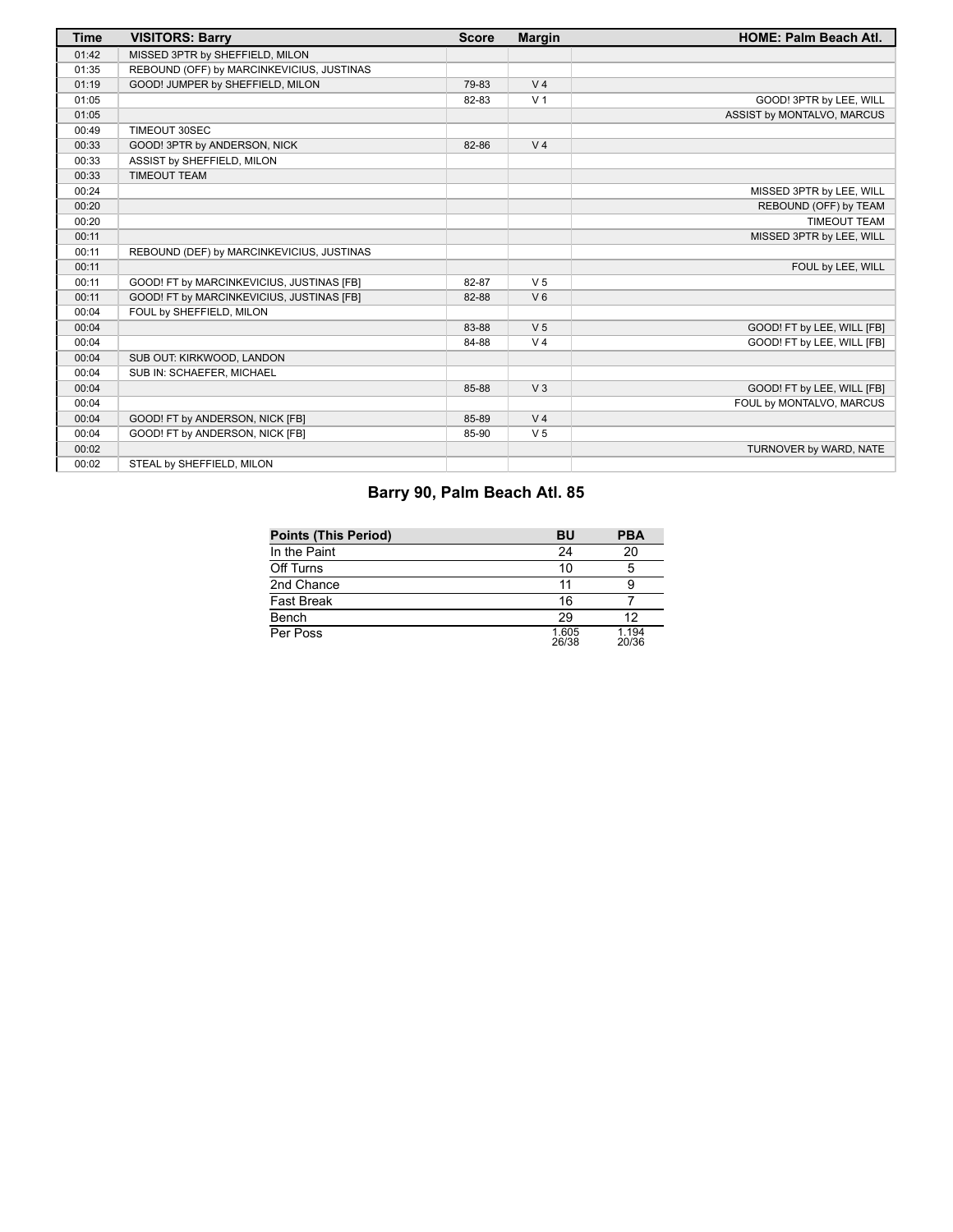### **Official Scoring/Possession Reference Chart Barry vs Palm Beach Atl. Period 1 January 20, 2022 at Rubin Arena**



#### **Period 1**

<mark>Starters:</mark><br>Barry: 2 DEAN,TORU (G); 3 KAKAR,JAKE (G); 11 MARCINKEVICIUS,JUSTINAS (F); 12 KIRKWOOD,LANDON (G); 23 SCHAEFER,MICHAEL (F);<br>**Palm Beach Atl.**: 0 LEE,WILL (G); 5 COOPER,JALEN (G); 10 GORTON,ALEXANDER (G); 21 HEST

| <b>Time</b> | <b>VISITORS: Barry</b>                 | <b>Score</b> | <b>Margin</b>  | HOME: Palm Beach Atl.                 |
|-------------|----------------------------------------|--------------|----------------|---------------------------------------|
| 19:33       |                                        | $2-0$        | H <sub>2</sub> | GOOD! LAYUP by GORTON, ALEXANDER      |
| 18:22       |                                        | $3-0$        | H <sub>3</sub> | GOOD! FT by HESTER, JAKOB             |
| 18:13       | GOOD! LAYUP by KAKAR, JAKE             | $3-2$        | H <sub>1</sub> |                                       |
| 17:10       | GOOD! LAYUP by KAKAR, JAKE             | $3-4$        | V <sub>1</sub> |                                       |
| 16:48       |                                        | $6 - 4$      | H <sub>2</sub> | GOOD! 3PTR by LEE, WILL               |
| 16:17       | GOOD! DUNK by MARCINKEVICIUS, JUSTINAS | 6-6          | T              |                                       |
| 15:42       |                                        | 8-6          | H <sub>2</sub> | GOOD! DUNK by JASMIN, JULES           |
| 14:58       |                                        | $10-6$       | H4             | GOOD! LAYUP by JASMIN, JULES          |
| 14:35       |                                        | $12-6$       | H <sub>6</sub> | GOOD! LAYUP by JASMIN, JULES          |
| 13:42       |                                        | 14-6         | H 8            | GOOD! LAYUP by HESTER, JAKOB          |
| 12:31       |                                        | $15-6$       | H 9            | GOOD! FT by LEE, WILL                 |
| 12:31       |                                        | $16-6$       | H 10           | GOOD! FT by LEE, WILL                 |
| 12:15       | GOOD! by SCHAEFER, MICHAEL             | $16 - 8$     | H 8            |                                       |
| 11:46       | GOOD! 3PTR by ANDERSON, NICK           | 16-11        | H 5            |                                       |
| 11:17       | GOOD! LAYUP by SCHAEFER, MICHAEL       | 16-13        | $H_3$          |                                       |
| 10:58       |                                        | 18-13        | H <sub>5</sub> | GOOD! JUMPER by RAKIC, ALEKSA         |
| 10:51       | GOOD! 3PTR by SCHAEFER, MICHAEL [FB]   | $18 - 16$    | H <sub>2</sub> |                                       |
| 10:03       |                                        | 20-16        | H 4            | GOOD! DUNK by WARD, NATE              |
| 09:16       |                                        | 22-16        | H <sub>6</sub> | GOOD! LAYUP by JASMIN, JULES          |
| 09:04       | GOOD! LAYUP by SCHAEFER, MICHAEL       | $22 - 18$    | H4             |                                       |
| 08:21       |                                        | 24-18        | H <sub>6</sub> | GOOD! LAYUP by HESTER, JAKOB          |
| 07:59       | GOOD! 3PTR by STANLEY, MALIK           | 24-21        | H <sub>3</sub> |                                       |
| 07:41       |                                        | 26-21        | H <sub>5</sub> | GOOD! LAYUP by GORTON, ALEXANDER      |
| 07:14       | GOOD! DUNK by KAKAR, JAKE [FB]         | 26-23        | $H_3$          |                                       |
| 06:54       |                                        | 28-23        | H <sub>5</sub> | GOOD! LAYUP by JASMIN, JULES          |
| 06:41       | GOOD! 3PTR by STANLEY, MALIK           | 28-26        | H <sub>2</sub> |                                       |
| 05:51       |                                        | $30 - 26$    | H4             | GOOD! JUMPER by MONTALVO, MARCUS [FB] |
| 04:58       |                                        | 33-26        | H 7            | GOOD! 3PTR by LEE, WILL               |
| 04:28       |                                        | 34-26        | H 8            | GOOD! FT by LEE, WILL                 |
| 03:32       |                                        | 36-26        | H 10           | GOOD! LAYUP by WARD, NATE [FB]        |
| 03:04       |                                        | 38-26        | H 12           | GOOD! LAYUP by WARD, NATE [FB]        |
| 02:27       |                                        | 40-26        | H 14           | GOOD! LAYUP by HESTER, JAKOB          |
| 02:06       | GOOD! 3PTR by KAKAR, JAKE              | 40-29        | H 11           |                                       |
| 01:12       |                                        | 42-29        | H 13           | GOOD! by JASMIN, JULES                |

**Barry 29, Palm Beach Atl. 42**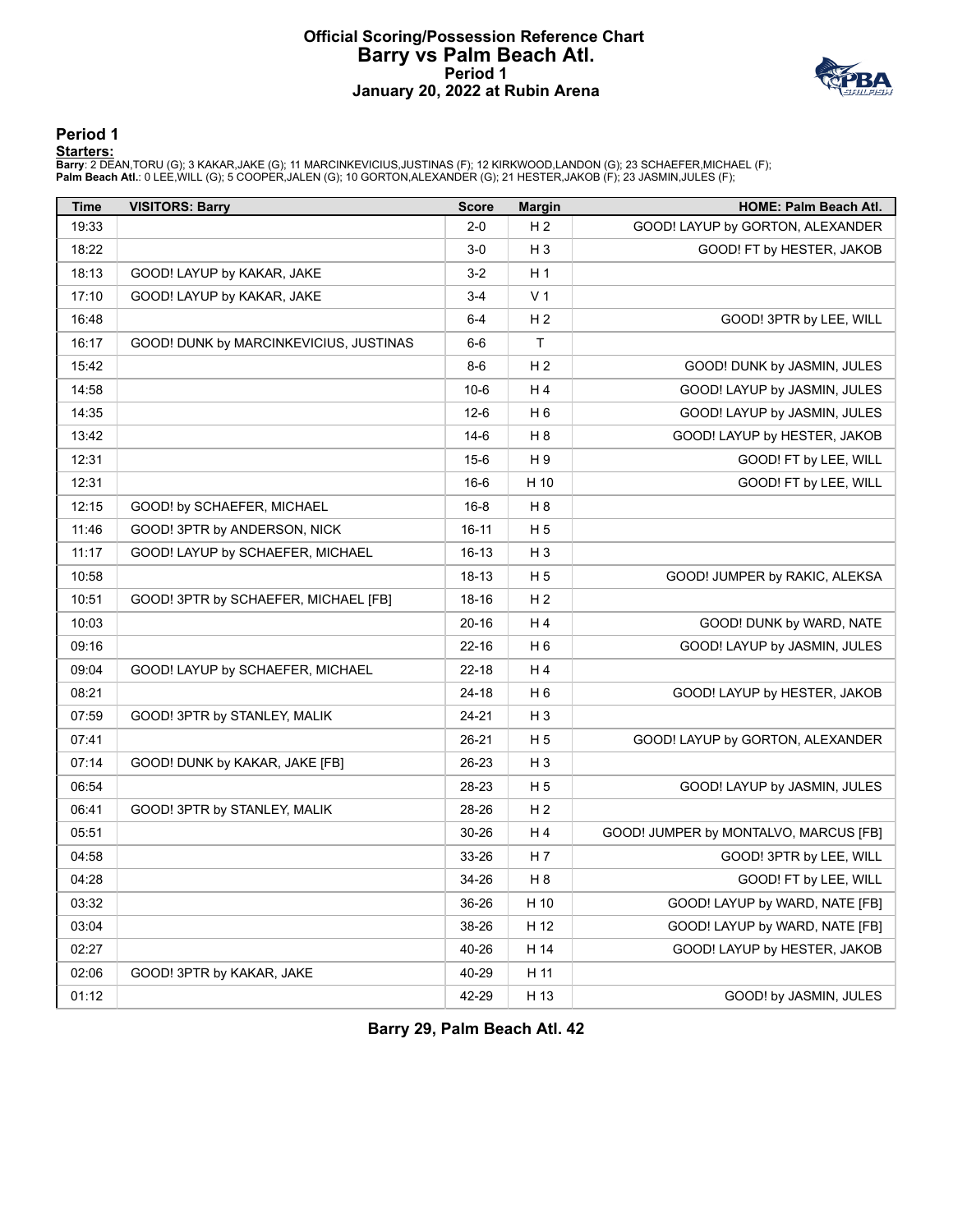#### **Official Scoring/Possession Reference Chart Barry vs Palm Beach Atl. Period 2 January 20, 2022 at Rubin Arena**



#### **Period 2**

<mark>Starters:</mark><br>Barry: 2 DEAN,TORU (G); 3 KAKAR,JAKE (G); 11 MARCINKEVICIUS,JUSTINAS (F); 12 KIRKWOOD,LANDON (G); 23 SCHAEFER,MICHAEL (F);<br>**Palm Beach Atl.**: 0 LEE,WILL (G); 5 COOPER,JALEN (G); 10 GORTON,ALEXANDER (G); 21 HEST

| <b>Time</b> | <b>VISITORS: Barry</b>                  | <b>Score</b> | <b>Margin</b>  | <b>HOME: Palm Beach Atl.</b>   |
|-------------|-----------------------------------------|--------------|----------------|--------------------------------|
| 19:50       | GOOD! JUMPER by KIRKWOOD, LANDON        | 42-31        | H 11           |                                |
| 19:28       |                                         | 45-31        | H 14           | GOOD! 3PTR by HESTER, JAKOB    |
| 19:01       | GOOD! LAYUP by SCHAEFER, MICHAEL        | 45-33        | H 12           |                                |
| 18:44       |                                         | 47-33        | H 14           | GOOD! JUMPER by COOPER, JALEN  |
| 18:32       | GOOD! LAYUP by SCHAEFER, MICHAEL        | 47-35        | H 12           |                                |
| 18:01       | GOOD! 3PTR by KAKAR, JAKE [FB]          | 47-38        | H 9            |                                |
| 17:45       |                                         | 48-38        | H 10           | GOOD! FT by JASMIN, JULES      |
| 17:27       | GOOD! 3PTR by SHEFFIELD, MILON          | 48-41        | H 7            |                                |
| 17:02       | GOOD! 3PTR by KAKAR, JAKE [FB]          | 48-44        | H4             |                                |
| 16:27       | GOOD! 3PTR by KIRKWOOD, LANDON [FB]     | 48-47        | H <sub>1</sub> |                                |
| 16:08       |                                         | 50-47        | $H_3$          | GOOD! DUNK by COOPER, JALEN    |
| 15:36       |                                         | 52-47        | H <sub>5</sub> | GOOD! LAYUP by HESTER, JAKOB   |
| 15:20       | GOOD! LAYUP by MONTGOMERY, JAMES        | 52-49        | $H_3$          |                                |
| 14:54       |                                         | 54-49        | H <sub>5</sub> | GOOD! LAYUP by HESTER, JAKOB   |
| 14:03       |                                         | 55-49        | H <sub>6</sub> | GOOD! FT by JASMIN, JULES      |
| 13:33       | GOOD! by MONTGOMERY, JAMES              | 55-51        | H4             |                                |
| 13:06       |                                         | 57-51        | H <sub>6</sub> | GOOD! LAYUP by JASMIN, JULES   |
| 12:04       | GOOD! LAYUP by MONTGOMERY, JAMES        | 57-53        | H4             |                                |
| 11:36       |                                         | 58-53        | H <sub>5</sub> | GOOD! FT by RAKIC, ALEKSA      |
| 11:36       |                                         | 59-53        | H <sub>6</sub> | GOOD! FT by RAKIC, ALEKSA      |
| 10:52       |                                         | 61-53        | H <sub>8</sub> | GOOD! LAYUP by RAKIC, ALEKSA   |
| 10:50       | GOOD! LAYUP by MONTGOMERY, JAMES        | 61-55        | H <sub>6</sub> |                                |
| 10:31       |                                         | 64-55        | H 9            | GOOD! 3PTR by MONTALVO, MARCUS |
| 09:17       | GOOD! LAYUP by SCHAEFER, MICHAEL        | 64-57        | H 7            |                                |
| 09:17       | GOOD! FT by SCHAEFER, MICHAEL           | 64-58        | H 6            |                                |
| 08:35       |                                         | 66-58        | H <sub>8</sub> | GOOD! DUNK by WARD, NATE [FB]  |
| 08:15       | GOOD! 3PTR by ANDERSON, NICK            | 66-61        | H 5            |                                |
| 07:44       | GOOD! 3PTR by KAKAR, JAKE               | 66-64        | H <sub>2</sub> |                                |
| 07:06       |                                         | 69-64        | H <sub>5</sub> | GOOD! 3PTR by WARD, NATE       |
| 06:51       | GOOD! LAYUP by ANDERSON, NICK           | 69-66        | $H_3$          |                                |
| 06:51       | GOOD! FT by ANDERSON, NICK              | 69-67        | H <sub>2</sub> |                                |
| 06:37       |                                         | 71-67        | H 4            | GOOD! LAYUP by JASMIN, JULES   |
| 06:31       | GOOD! 3PTR by KAKAR, JAKE               | 71-70        | H <sub>1</sub> |                                |
| 05:31       |                                         | 72-70        | H <sub>2</sub> | GOOD! FT by JASMIN, JULES      |
| 05:31       |                                         | 73-70        | H <sub>3</sub> | GOOD! FT by JASMIN, JULES      |
| 05:19       | GOOD! DUNK by MONTGOMERY, JAMES         | 73-72        | H <sub>1</sub> |                                |
| 04:41       | GOOD! JUMPER by KAKAR, JAKE             | 73-74        | V <sub>1</sub> |                                |
| 04:15       | GOOD! 3PTR by ANDERSON, NICK [FB]       | 73-77        | V <sub>4</sub> |                                |
| 03:44       |                                         | 75-77        | V <sub>2</sub> | GOOD! JUMPER by LEE, WILL      |
| 03:28       | GOOD! LAYUP by MARCINKEVICIUS, JUSTINAS | 75-79        | V <sub>4</sub> |                                |
| 02:41       |                                         | 77-79        | V <sub>2</sub> | GOOD! DUNK by COOPER, JALEN    |
| 02:09       | GOOD! LAYUP by MARCINKEVICIUS, JUSTINAS | 77-81        | V <sub>4</sub> |                                |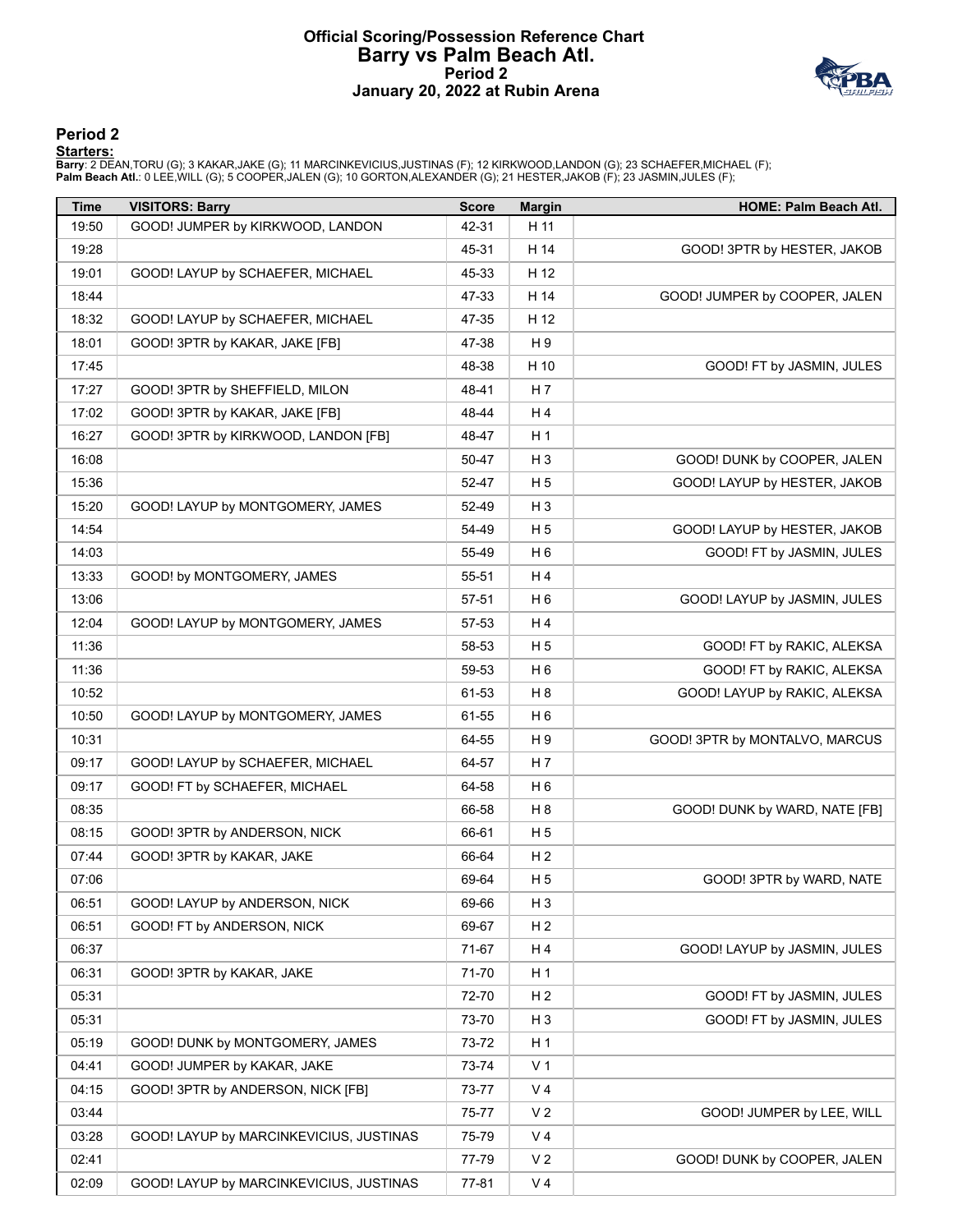| <b>Time</b> | <b>VISITORS: Barry</b>                    | <b>Score</b> | <b>Margin</b>  | <b>HOME: Palm Beach Atl.</b>   |
|-------------|-------------------------------------------|--------------|----------------|--------------------------------|
| 01:53       |                                           | 78-81        | $V_3$          | GOOD! FT by HESTER, JAKOB [FB] |
| 01:53       |                                           | 79-81        | V <sub>2</sub> | GOOD! FT by HESTER, JAKOB [FB] |
| 01:19       | GOOD! JUMPER by SHEFFIELD, MILON          | 79-83        | V <sub>4</sub> |                                |
| 01:05       |                                           | 82-83        | V <sub>1</sub> | GOOD! 3PTR by LEE, WILL        |
| 00:33       | GOOD! 3PTR by ANDERSON, NICK              | 82-86        | V <sub>4</sub> |                                |
| 00:11       | GOOD! FT by MARCINKEVICIUS, JUSTINAS [FB] | 82-87        | V <sub>5</sub> |                                |
| 00:11       | GOOD! FT by MARCINKEVICIUS, JUSTINAS [FB] | 82-88        | $V_6$          |                                |
| 00:04       |                                           | 83-88        | V <sub>5</sub> | GOOD! FT by LEE, WILL [FB]     |
| 00:04       |                                           | 84-88        | V <sub>4</sub> | GOOD! FT by LEE, WILL [FB]     |
| 00:04       |                                           | 85-88        | $V_3$          | GOOD! FT by LEE, WILL [FB]     |
| 00:04       | GOOD! FT by ANDERSON, NICK [FB]           | 85-89        | V <sub>4</sub> |                                |
| 00:04       | GOOD! FT by ANDERSON, NICK [FB]           | 85-90        | V <sub>5</sub> |                                |

**Barry 90, Palm Beach Atl. 85**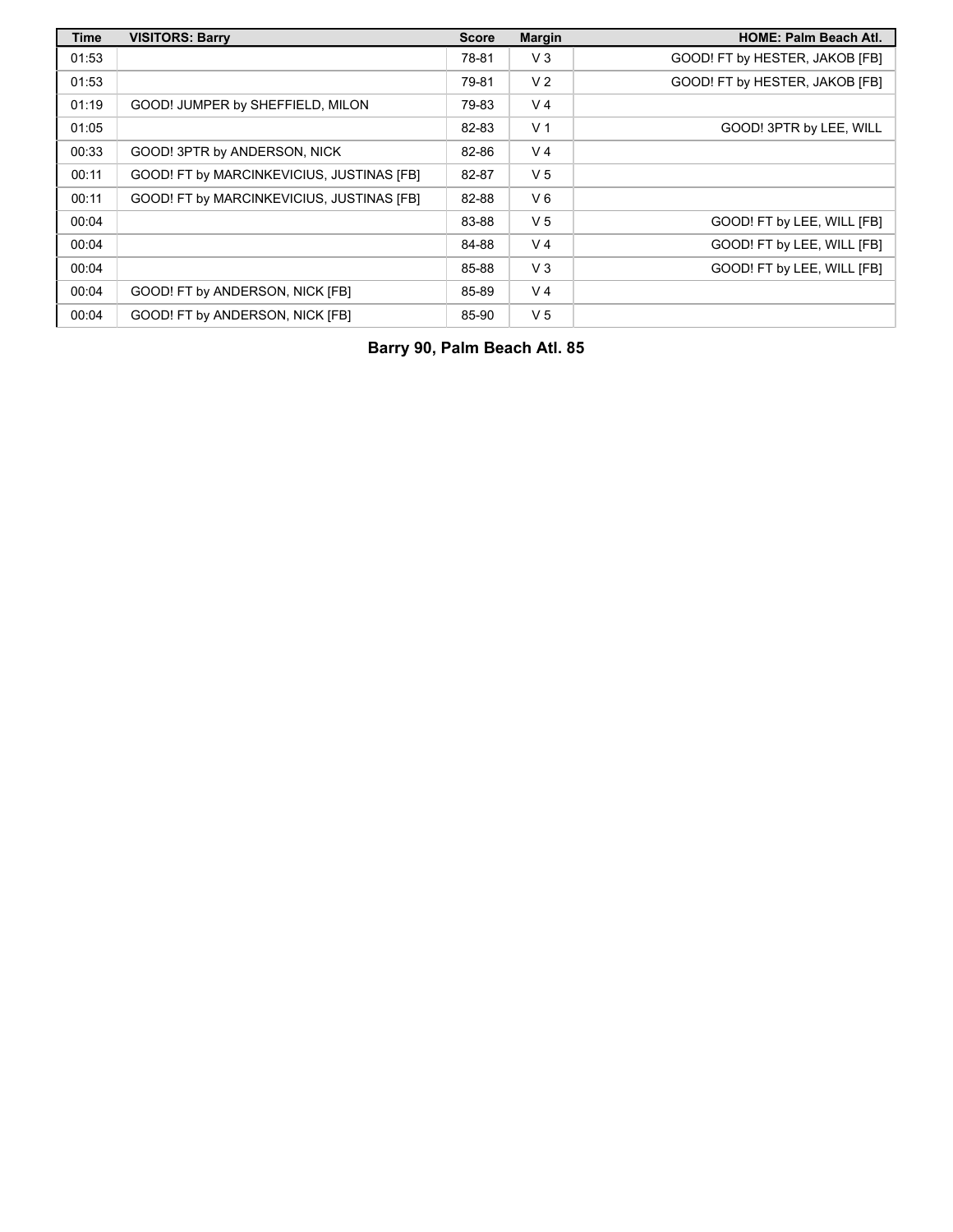#### **Official Substitutions Log Barry vs Palm Beach Atl. Period 1 January 20, 2022 at Rubin Arena**



| <b>VISITORS: Barry</b>               | <b>Time</b> | <b>Score</b> | HOME: Palm Beach Atl.      |
|--------------------------------------|-------------|--------------|----------------------------|
| 2 DEAN, TORU                         |             |              | 0 LEE, WILL                |
| 3 KAKAR, JAKE                        |             |              | 5 COOPER, JALEN            |
| 11 MARCINKEVICIUS, JUSTINAS          |             |              | 10 GORTON, ALEXANDER       |
| 12 KIRKWOOD, LANDON                  |             |              | 21 HESTER, JAKOB           |
| 23 SCHAEFER, MICHAEL                 |             |              | 23 JASMIN, JULES           |
| SUB OUT: 23 SCHAEFER, MICHAEL        | 17:22       | $2 - 3$      |                            |
| SUB IN: 21 MONTGOMERY, JAMES         | 17:22       |              |                            |
|                                      | 15:02       | $6 - 8$      | SUB OUT: COOPER, JALEN     |
|                                      | 15:02       |              | SUB OUT: GORTON, ALEXANDER |
|                                      | 15:02       |              | SUB IN: MONTALVO, MARCUS   |
|                                      | 15:02       |              | SUB IN: WARD, NATE         |
| SUB OUT: 2 DEAN, TORU                | 14:19       | $6 - 12$     |                            |
| SUB OUT: 3 KAKAR, JAKE               | 14:19       |              |                            |
| SUB OUT: 11 MARCINKEVICIUS, JUSTINAS | 14:19       |              |                            |
| SUB OUT: 12 KIRKWOOD, LANDON         | 14:19       |              |                            |
| SUB OUT: 21 MONTGOMERY, JAMES        | 14:19       |              |                            |
| SUB IN: 4 SHEFFIELD, MILON           | 14:19       |              |                            |
| SUB IN: 14 ANDERSON, NICK            | 14:19       |              |                            |
| SUB IN: 23 SCHAEFER, MICHAEL         | 14:19       |              |                            |
| SUB IN: 24 HAYNES, AMARI             | 14:19       |              |                            |
| SUB IN: 25 PEREZ.MARCELO             | 14:19       |              |                            |
|                                      | 13:36       | $6 - 14$     | SUB OUT: HESTER, JAKOB     |
|                                      | 13:36       |              | SUB IN: RAKIC, ALEKSA      |
|                                      | 12:31       | $6 - 15$     | SUB OUT: JASMIN, JULES     |
|                                      | 12:31       |              | SUB IN: COOPER, JALEN      |
|                                      | 12:31       |              | SUB OUT: LEE, WILL         |
|                                      | 12:31       |              | SUB IN: GORTON, ALEXANDER  |
| SUB OUT: 4 SHEFFIELD, MILON          | 11:56       | $8 - 16$     |                            |
| SUB IN: 10 STANLEY.MALIK             | 11:56       |              |                            |
|                                      | 11:35       | $11 - 16$    | SUB OUT: WARD, NATE        |
|                                      | 11:35       |              | SUB IN: LEE, WILL          |
|                                      | 10:21       | $16-18$      | SUB OUT: COOPER, JALEN     |
|                                      | 10:21       |              | SUB OUT: RAKIC, ALEKSA     |
|                                      | 10:21       |              | SUB IN: HESTER, JAKOB      |
|                                      | 10:21       |              | SUB IN: JASMIN, JULES      |
|                                      | 10:21       |              | SUB OUT: MONTALVO, MARCUS  |
|                                      | 10:21       |              | SUB IN: WARD, NATE         |
|                                      | 07:25       | $21 - 26$    | SUB OUT: GORTON, ALEXANDER |
|                                      | 07:25       |              | SUB OUT: HESTER, JAKOB     |
|                                      | 07:25       |              | SUB OUT: WARD, NATE        |
|                                      | 07:25       |              | SUB IN: ITURMENDI, JAYDEN  |
|                                      | 07:25       |              | SUB IN: MONTALVO, MARCUS   |
|                                      | 07:25       |              | SUB IN: RAKIC, ALEKSA      |
| SUB OUT: 14 ANDERSON, NICK           | 07:25       |              |                            |
| SUB OUT: 23 SCHAEFER, MICHAEL        | 07:25       |              |                            |
| SUB OUT: 24 HAYNES, AMARI            | 07:25       |              |                            |
| SUB OUT: 25 PEREZ, MARCELO           | 07:25       |              |                            |
| SUB IN: 3 KAKAR, JAKE                | 07:25       |              |                            |
| SUB IN: 11 MARCINKEVICIUS, JUSTINAS  | 07:25       |              |                            |
| SUB IN: 12 KIRKWOOD, LANDON          | 07:25       |              |                            |
| SUB IN: 21 MONTGOMERY, JAMES         | 07:25       |              |                            |
|                                      | 04:28       | 26-34        | SUB OUT: ITURMENDI, JAYDEN |
|                                      | 04:28       |              | SUB OUT: JASMIN, JULES     |
|                                      | 04:28       |              | SUB IN: GORTON, ALEXANDER  |
|                                      | 04:28       |              | SUB IN: WARD, NATE         |
| SUB OUT: 10 STANLEY, MALIK           | 04:28       |              |                            |
| SUB OUT: 11 MARCINKEVICIUS.JUSTINAS  | 04:28       |              |                            |
| SUB OUT: 21 MONTGOMERY, JAMES        | 04:28       |              |                            |
| SUB IN: 2 DEAN, TORU                 | 04:28       |              |                            |
| SUB IN: 23 SCHAEFER, MICHAEL         | 04:28       |              |                            |
| SUB IN: 45 WASHINGTON, ISAIAH        | 04:28       |              |                            |
|                                      | 03:07       | 26-36        | SUB OUT: LEE, WILL         |
|                                      | 03:07       |              | SUB OUT: RAKIC, ALEKSA     |
|                                      | 03:07       |              | SUB IN: JASMIN, JULES      |
|                                      | 03:07       |              | SUB IN: HESTER, JAKOB      |
| SUB OUT: 12 KIRKWOOD, LANDON         | 02:09       | 26-40        |                            |
| SUB OUT: 45 WASHINGTON, ISAIAH       | 02:09       |              |                            |
| SUB IN: 11 MARCINKEVICIUS, JUSTINAS  | 02:09       |              |                            |
| SUB IN: 14 ANDERSON, NICK            | 02:09       |              |                            |
|                                      |             |              |                            |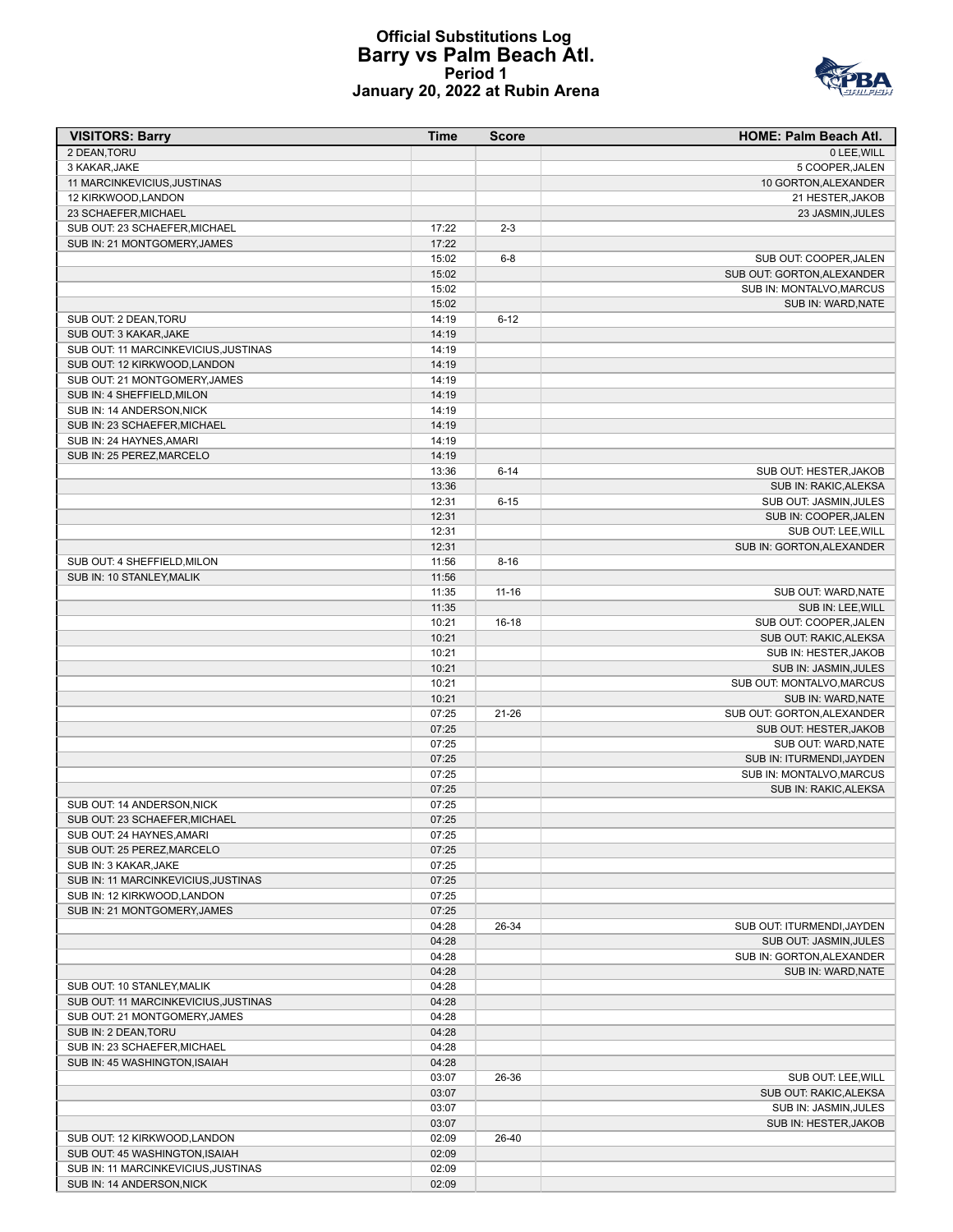| <b>VISITORS: Barry</b> | Time  | Score | <b>HOME: Palm Beach Atl.</b> |
|------------------------|-------|-------|------------------------------|
|                        | 00:35 | 29-42 | SUB OUT: MONTALVO.MARCUS     |
|                        | 00:35 |       | SUB IN: LEE, WILL            |

**Barry 29, Palm Beach Atl. 42**